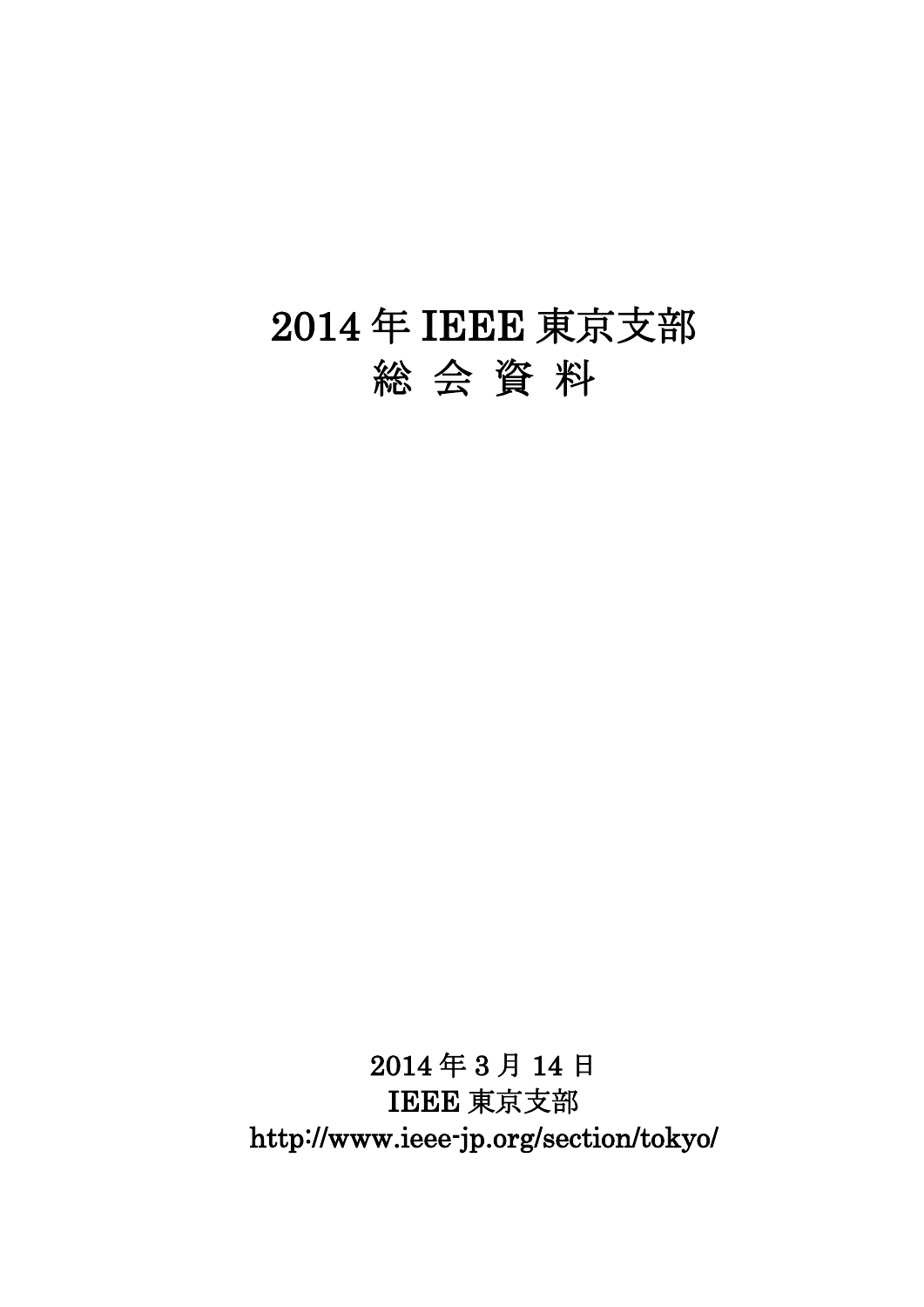# 2014 年 IEEE 東京支部総会

# 総 会

- 日 時: 2014 年 3 月 14 日(金) 14 時 30 分~15 時 00 分
- 場 所: 機械振興会館 6 階 6D-1&6D-2 東京都港区芝公園 3-5-8
- 議 題:

第 1 号議案:2013 年活動報告【以下、報告事項】

第 2 号議案:2013 年決算報告

第 3 号議案:2014 年活動計画

第 4 号議案:2014 年予算

# 講 演 会

- 日 時: 2014 年 3 月 14 日(金) 15 時 10 分~16 時 10 分 場 所: 同 上
- 
- 講演者: 大野榮一氏 (三菱電機 社友、 IEEE Life Fellow) (The 2013 MGA Achievement Award 、

2013 R10 Outstanding Volunteer Award 受賞)

演 題: IEEE Milestone 活動と日本の技術の世界への発信

# 新Fellow表彰式

日 時: 2014 年 3 月 14 日(金) 16 時 20 分~17 時 00 分 場 所: 同 上

#### 懇 親 会

日 時: 2014 年 3 月 14 日(金) 17 時 00 分~19 時 00 分 場 所: 機械振興会館 5 階 倶楽部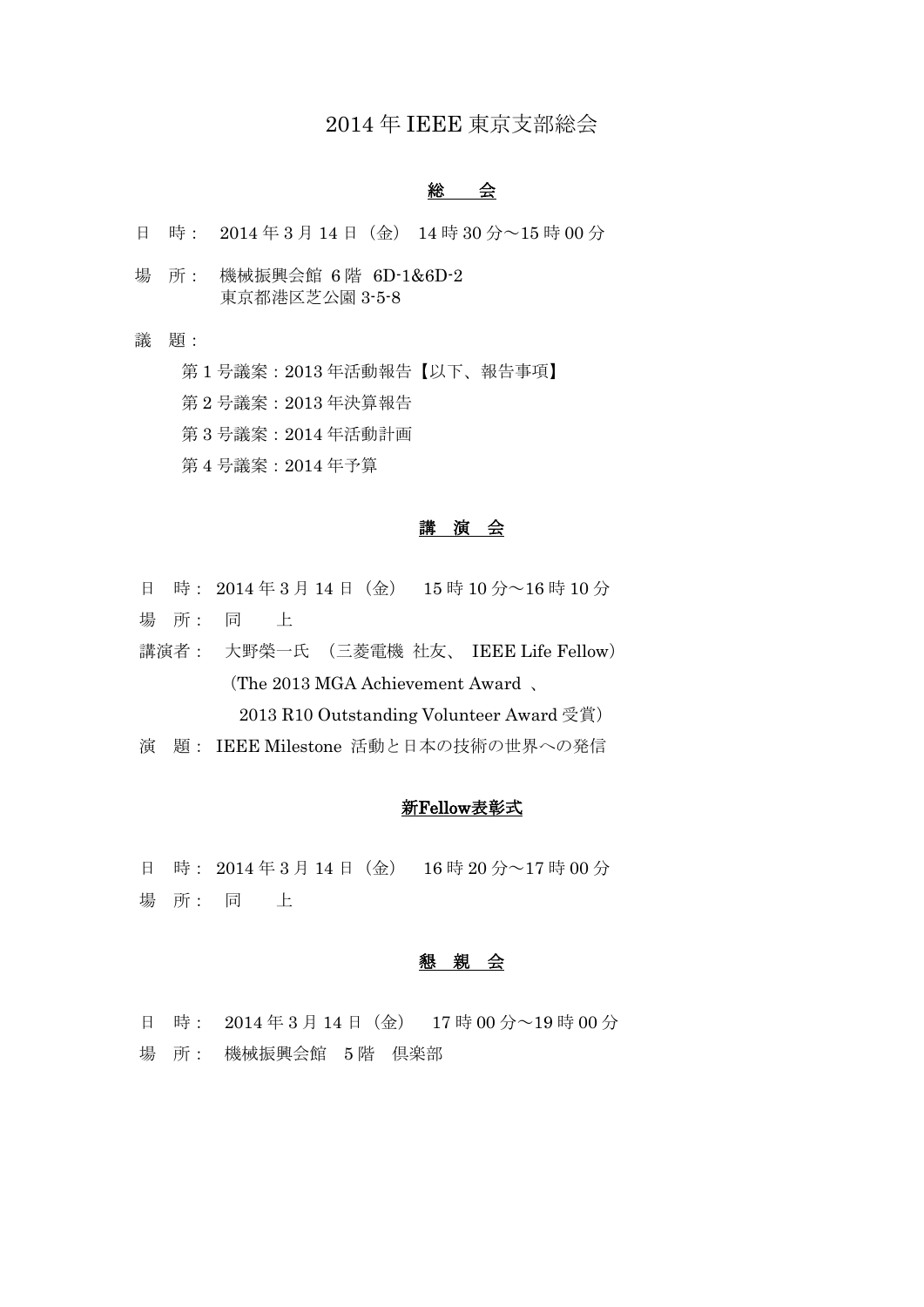# 2013-2014 年IEEE東京支部役員・理事

1. 役員

| Chair      |                                  | 支部長      |        | 津田 俊隆 | (早稲田大学)    |  |  |
|------------|----------------------------------|----------|--------|-------|------------|--|--|
| Vice Chair |                                  | 副支部長     |        | 久間 和生 | (三菱電機)     |  |  |
|            | Secretary                        | セクレタリ    |        | 千葉 勇  | (三菱総研)     |  |  |
|            | Treasurer                        | トレジャラ    |        | 高村 誠之 | (NTT)      |  |  |
|            |                                  |          |        |       |            |  |  |
| 2.         | 理事会メンバー                          |          |        |       |            |  |  |
| $\ast$     | 津田 俊隆                            | (早稲田大学)  | $\ast$ | 河東 晴子 | (三菱電機)     |  |  |
| $\ast$     | 久間 和生                            | (三菱電機)   | $\ast$ | 羽渕 裕真 | (茨城大学)     |  |  |
| $\ast$     | 千葉 勇                             | (三菱総研)   | $\ast$ | 奥田 治雄 | (湘南工科大学)   |  |  |
| $\ast$     | 高村 誠之                            | (NTT)    |        | 多田 邦雄 | (東京大学)     |  |  |
| $\ast$     | 藤代 博記                            | (東京理科大学) |        | 大野 光平 | (明治大学)     |  |  |
| $\ast$     | 萩本 和男                            | (NTT)    |        | 青山 友紀 | (慶應義塾大学)   |  |  |
| $\ast$     | 小野 靖                             | (東京大学)   |        | 有本 由弘 | (科学技術振興機構) |  |  |
| $\ast$     | 馬場 俊彦                            | (横浜国立大学) |        | 河野 隆二 | (横浜国立大学)   |  |  |
| $\ast$     | 庄木 裕樹                            | (東芝)     |        | 原崎 秀信 | (NEC)      |  |  |
|            | (注: *印は、理事会のVoting Member。選挙で選出) |          |        |       |            |  |  |

# 3. 常設委員会

| Committee                 | Chair    | <b>Vice Chair</b> | Secretary |
|---------------------------|----------|-------------------|-----------|
| <b>Chapter Promotion</b>  | 博記<br>藤代 | 東脇<br>正高          | 紳介<br>原   |
|                           | (東京理科大学) | (NICT)            | (東京理科大学)  |
| Fellow                    | 和男<br>萩本 | 裕一<br>松島          | 孝明<br>硴塚  |
| Nominations               | (NTT)    | (早稲田大学)           | (NTT)     |
| Membership                | 靖<br>小野  | 卓哉<br>石川          | 勇<br>千葉   |
| Development               | (東京大学)   | (古河電気工業)          | 〔三菱総研〕    |
| Nominations               | 俊彦<br>馬場 | 裕行<br>植之原         | 荒川<br>太郎  |
|                           | (横浜国立大学) | (東京工業大学)          | (横浜国立大学)  |
|                           | 庄木 裕樹    | CHEUNG, Gene      | 秀浩<br>松岡  |
| <b>Technical Program</b>  | (東芝)     | (国立情報学研究所)        | (東芝)      |
| Publications              | 晴子<br>河東 | 哲史<br>松田          | 聖史<br>斧原  |
|                           | (三菱電機)   | 三菱電機)             | (三菱電機)    |
| <b>Student Activities</b> | 裕真<br>羽渕 | 眞田<br>幸俊          | 大越<br>康晴  |
|                           | (茨城大学)   | (慶應義塾大学)          | (東京電機大学)  |
|                           | 奥田 治雄    |                   | 立木 武彦     |
| History                   | (湘南工科大学) |                   | 〔三菱電機〕    |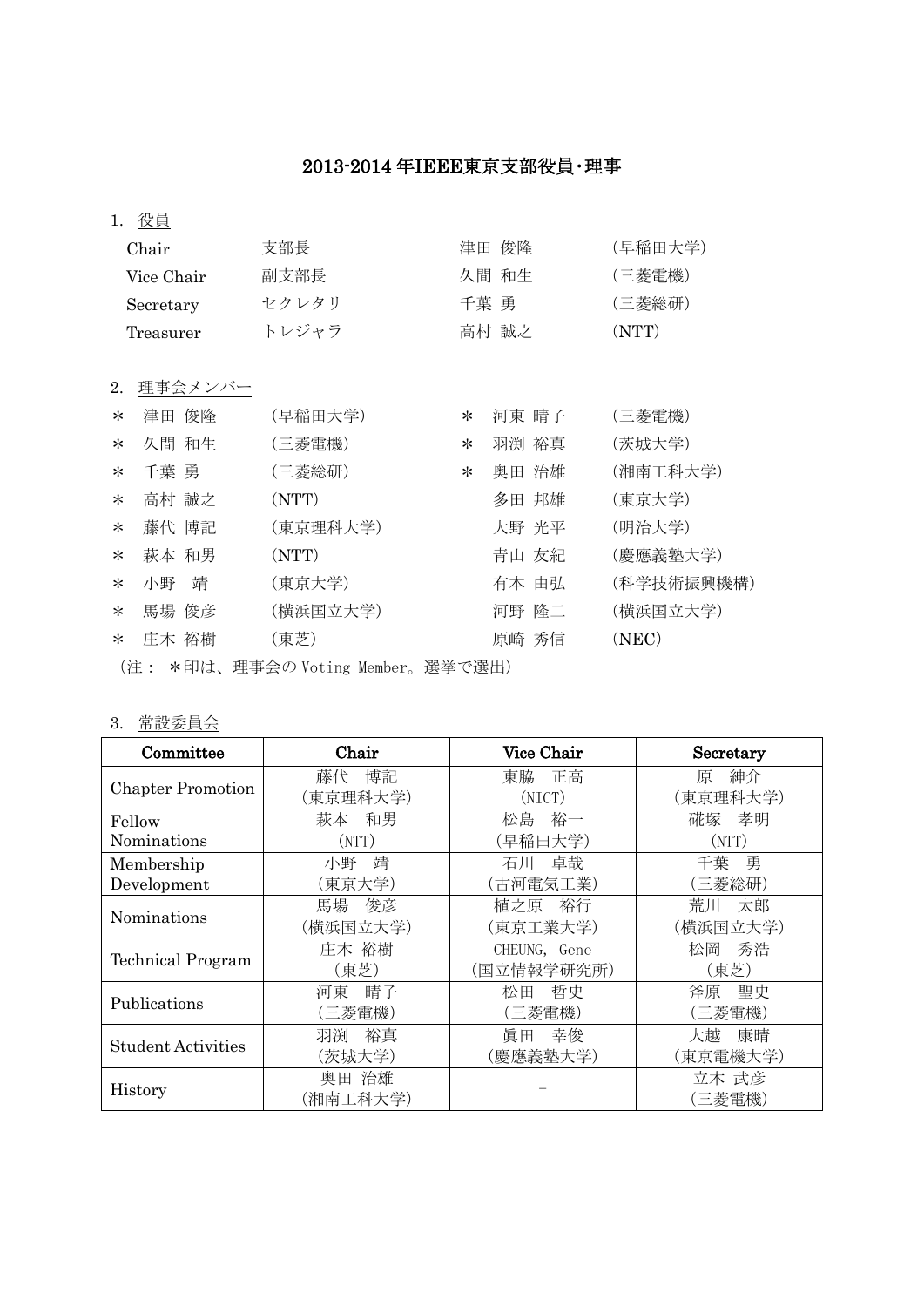# **IEEE** 東京支部 **2013** 年 活動報告

- 2013年 IEEE 東京支部総会 参加者: 40名 3月14日(木)14時 30 分~15 時 00 分
- ・ 2012 年活動報告、2012 年会計報告、2013 年活動計画、2013 年予算の説明等の議事を行った。
- 理事会
- 第1回理事会: 2013年 3月 14日 (木) 12:00~13:45

議題

- ・前回理事会議事録の確認 (審議)
- ・2012 年決算報告および監査報告
- ・2013 年活動計画 (審議)
- ・2013 年予算 (審議)
- ・2013 年総会資料 (審議)
- ・委員会活動報告
- ・Affinity Group 活動報告
- ・Japan Council 理事会(2012 年第 3 回)報告
- ・協賛依頼
- ・Region 10 Meeting 報告
- ・R10-HTC 進捗報告
- ・MOU 締結と共催等の承認に関する手続きの進め方

第 2 回理事会:  $2013 \div 6 \div 6 \div 6 \div 15:00 \sim 17:00$ 

議題

- ・前回理事会議事録の確認 (審議)
- ・MDC Chair 選出について (審議)
- ・委員会活動状況 (報告)
- ・Affinity Group 活動報告
- ・会計進捗状況 (報告)
- ・Japan Council 理事会(2013 年第 1 回) (報告)
- ・協賛依頼 (審議)
- ・支部提案 Milestone 進捗状況
- ・R10-HTC 進捗報告

第 3 回理事会: 2013 年 9 月 12 日 (木) 15:00~17:00

- ・前回理事会議事録の確認 (審議)
- ・会計進捗状況 (報告)
- ・委員会活動状況 (報告)
- ・Affinity Group 活動報告
- ・Japan Council 理事会(2013 年第 2 回) (報告)
- ・協賛依頼 (審議)
- ・支部提案 Milestone 進捗状況
- ・R10-HTC 報告

第 4 回理事会: 2013 年 12 月 5 日 (木) 15:00~17:00

- 
- ・前回理事会議事録の確認 (審議)
- ・2013 年活動報告および 2014 年活動計画案 (審議)
- ・2013 年決算予想および 2014 年予算案 (審議)
- · History Committee 設立について (審議)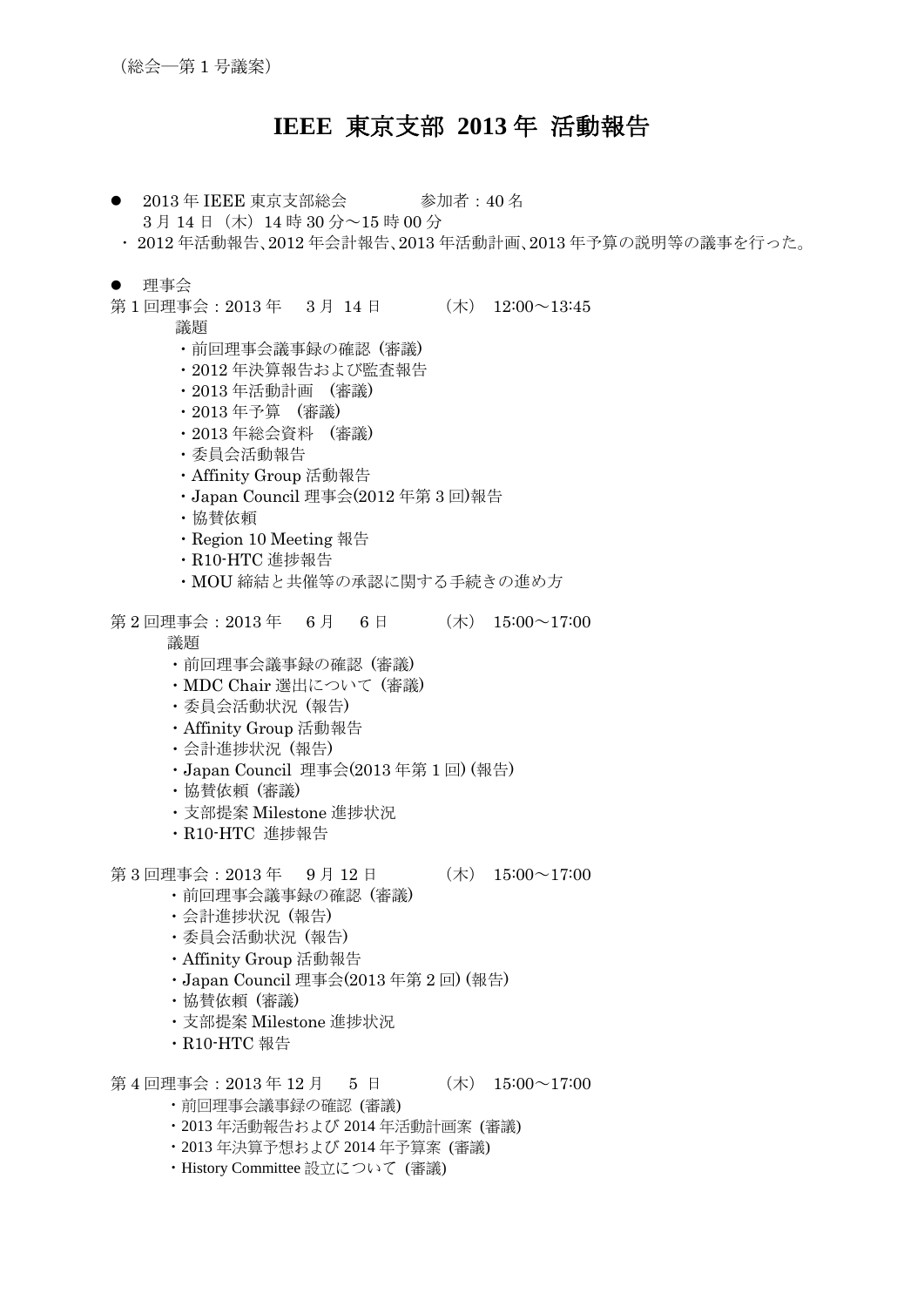(総会―第 1 号議案)

- ・委員会活動報告/活動計画案 (報告)
- ・Affinity Group 活動報告/活動計画案
- ・支部提案 Milestone 進捗状況
- ・東京支部関連の表彰について

### 講演会

1) 3 月 14 日(木) 15 時 10 分~16 時 10 分

- 演題:「日本のカーナビ開発と技術的意義」
- 講師: 高橋 常夫 氏 エヌエフ回路設計ブロック 代表取締役社長 ★2013 IEEE Medal for Environmental and Safety Technologies 受賞

2) 4 月 26 日(金) 10 時 45 分~11 時 45 分 演題:「Ethernet technologies に関する標準化と今後の動向」 講師: Wael Diab 氏 Vice Chair, IEEE 802.3 Ethernet Working Group

3) 7 月 12 日(金) 14 時 30 分~17 時 00 分 演題: 「セルラー電話網の先駆的業績----奥村先生ドレイパー賞受賞記念」 講師: 伊藤 貞男氏 (元 NTT 雷気通信研究所 (通研)) 座談会: 「セルラー電話網研究の立ち上げと実用化」 奥村 善久氏(金沢工大名誉教授)、江口 真人氏(元 NTT 通研)、 鎌田 光帶氏(元 NTT 通研)、松坂 泰氏(元 NTT 通研)、 吉川 憲昭氏 (元 NTT 通研)、伊藤 貞男氏 (司会)

4)10月18日(金)15時30分~17時00分

演題:「音声・マルチメディア処理を中心とする研究・教育の40年と、 今考えていること」

講師:古井貞熙 氏(東工大名誉教授、現在豊田工業大学シカゴ校学長)

★2010年 IEEE James L. Flanagan Speech and Audio Processing Award受賞など

5)10月29日(火)14時00分~16時00分

- 東芝ラップトップT1100 Milestone受賞記念講演会 演題1 : IEEE Milestones の概要 講演者::白川 功 氏(IEEE Japan Concil History Committee Chair)
	- 演題2 :Japan and IEEE: Moving forward with Innovation while Honoring and Learning from the Past
	- 講演者 : Dr. Peter Staecker (IEEE President and CEO)

演題3 :ラップトップPC T1100 ~IEEE Milestone受賞記念講演~ 講演者:西田 厚聰 氏(株式会社 東芝 会長)

# 6)11月29日(金)

演題:CMOSにおけるキャリア輸送特性の理解と高性能化の道筋 講師:高木信一 氏(東京大学大学院 工学系研究科 電気系工学専攻 教授) ★2013年IEEE Andrew S. Grove Award 受賞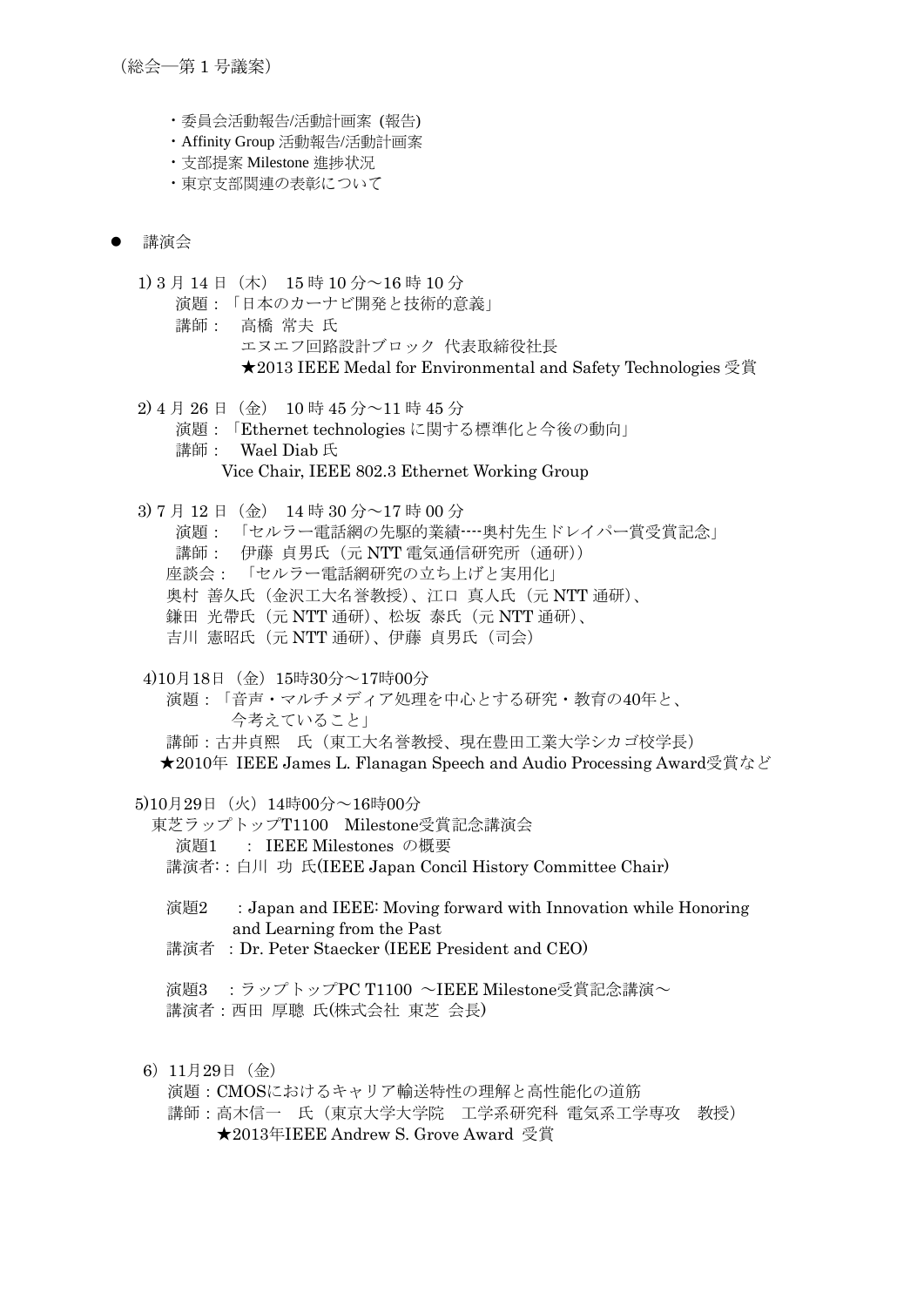(総会―第 1 号議案)

# Students Activities

1) 4 月 26 日 (金) Wael Diab 氏講演会共催 2)6 月 22 日(土)第 9 回学生• 若手技術者のためのキャリアアップワークショップ 3)7 月 6 日(土)女性が拓く未来のテクノロジー ~Women in Engineering 2013~開催 3) 7月 11 日 (木) IEEE Region 10 Student/GOLD/WIE Congress 2013 派遣  $\sim$ 14 日(日) 4)8 月 26 日(月) 2013 リーダシップワークショップ@東北大学 5) 10 月 5 日 (土) IEEE Dav Party 2013 開催 6)10 月 16 日(水)「楽しむ電気電子回路」(農工大 SB ワークショップ)  $\sim$ 11 月 13 日(水) 7)11 月 30 日(土) 第 10 回学生• 若手技術者のためのキャリアアップワークショップ 8) 12 月 7 日 (土) The 10th IEEE Tokyo Young Researchers Workshop

# Affinity Group Activities

Young Professionals (Yps) (旧 GOLD) 1)3 月 29 日(金)企業見学会 (住友電工・スマートグリッド関連施設) 2)4 月 26 日(金)Wael Diab 氏講演会共催 3) 6月 22日 (土) 第9回学生· 若手技術者のためのキャリアアップワークショップ 4) 7月 6日 (土) 女性が拓く未来のテクノロジー ~Women in Engineering 2013~開催 5)7 月 11 日(木) IEEE Region 10 Student/GOLD/WIE Congress 2013 派遣  $\sim$ 14 日 (日) 6)8 月 26 日 (月)R10-HTC への協力  $\sim$ 29 日 (木) Welcome Reception の企画・進行/Poster Session への投稿 7) 8  $\overline{z}$  8  $\overline{z}$  = ( $\overline{x}$ ) The 2nd STEP Event "Fujitsu Tour and Researchers Seminar" 8)11 月 30 日(土)第 10 回学生• 若手技術者のためのキャリアアップワークショップ 9) 12  $\sharp$  7  $\sharp$  ( $\pm$ ) The 10th IEEE Tokyo Young Researchers Workshop

# Life Members

| 1) 1月25日      | (金) Newsletter 第8号発行/HP 掲載          |
|---------------|-------------------------------------|
| 2) 3月14日      | (木) LMAG 総会                         |
| 3) 4月30日      | (火) Newsletter 第9号発行/HP 掲載          |
| 4) 7月12日      | (金) LMAG 主催/東京支部共催 奥村先生ドレイパー賞受賞記念開催 |
| 5) 7月12日      | (金) LMAG 役員会開催                      |
| 6) 8月 30日     | (金) Newsletter 第10号発行/HP 掲載(予定)     |
| 7) 10月18日     | (金) LMAG/東京支部共催 古井貞熙氏講演会開催          |
| 8) 10月29日     | (火) LMAG/東京支部共催                     |
|               | 東芝ラップトップ T1100 Milestone 受賞記念講演会開催  |
| 9) 11月29日     | (金) LMAG/東京支部共催 高木信一氏講演会開催予定        |
| 10) 11 月 29 日 | (金) LMAG 役員会開催                      |

### Awards & Recognition Activities

新 Fellow 表彰式: 3月 14日 (木) 15 時 00 分~16 時 00 分 ·新 Fellow は 13名 (9名が表彰式に参加)

# **Communication Activities (Newsletter, Home Page, E-mail etc.)**

 Tokyo Bulletin を 4 回発行/HP に掲載した。 (1 月 31 日、5 月 8 日、10 月 1 日、10 月 10 日)

# **Other Organizational Activities**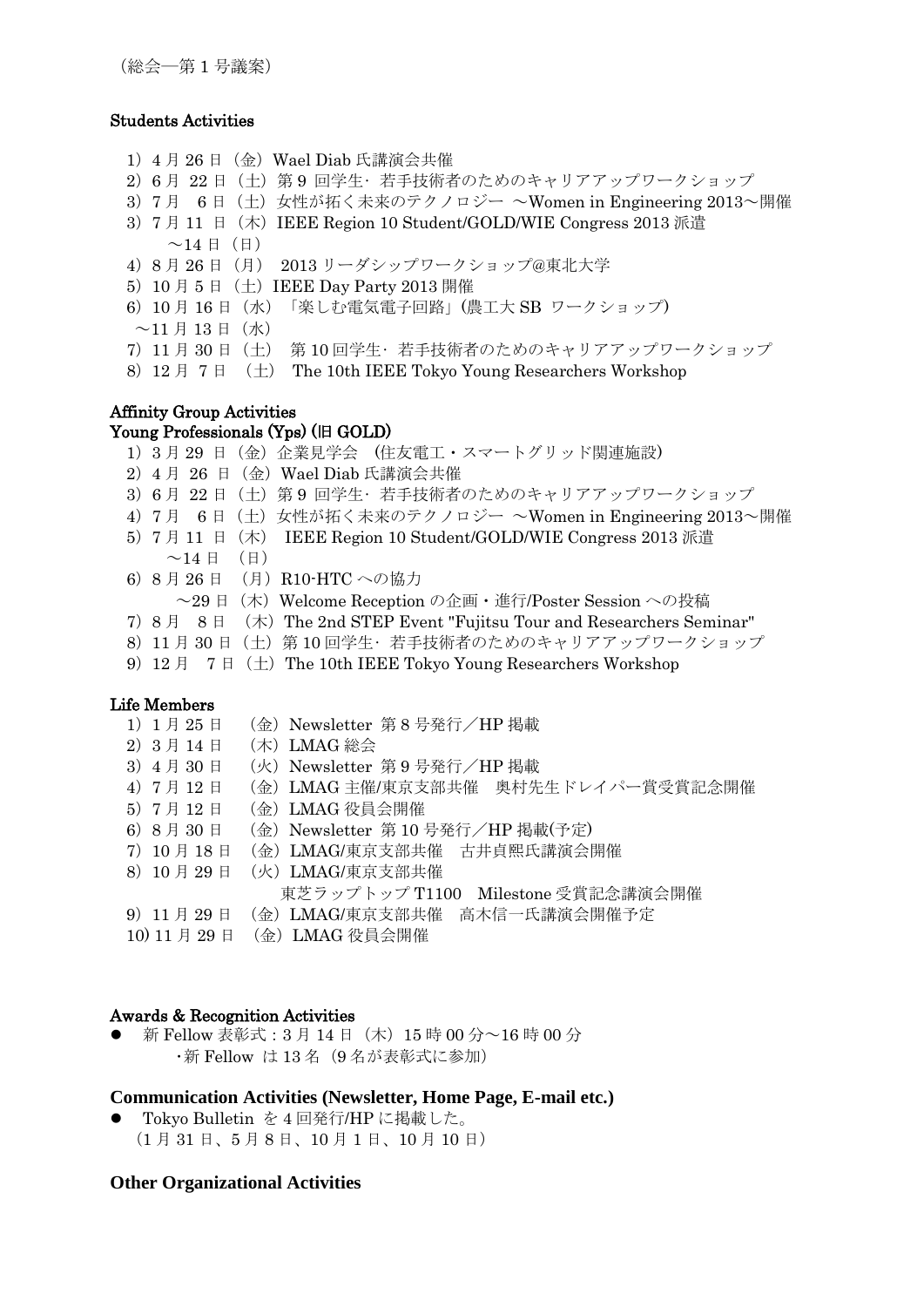(総会―第 1 号議案)

- R10 Region 10 Annual General Meeting 2013 が3月2日~3日タイ(チェンマイ)におい て開催され、津田 Chair が参加した
- IEEE Region 10 Student/GOLD/WIE Congress 2013 が 7 月 11 日~14 日までインド(ハイ デラバード)において開催され、東京支部 Student Branch より2名、Tokyo GOLD より1 名を派遣した
- Japan Council Chapter の Section 傘下移行のため、チャプター運営委員会を開催した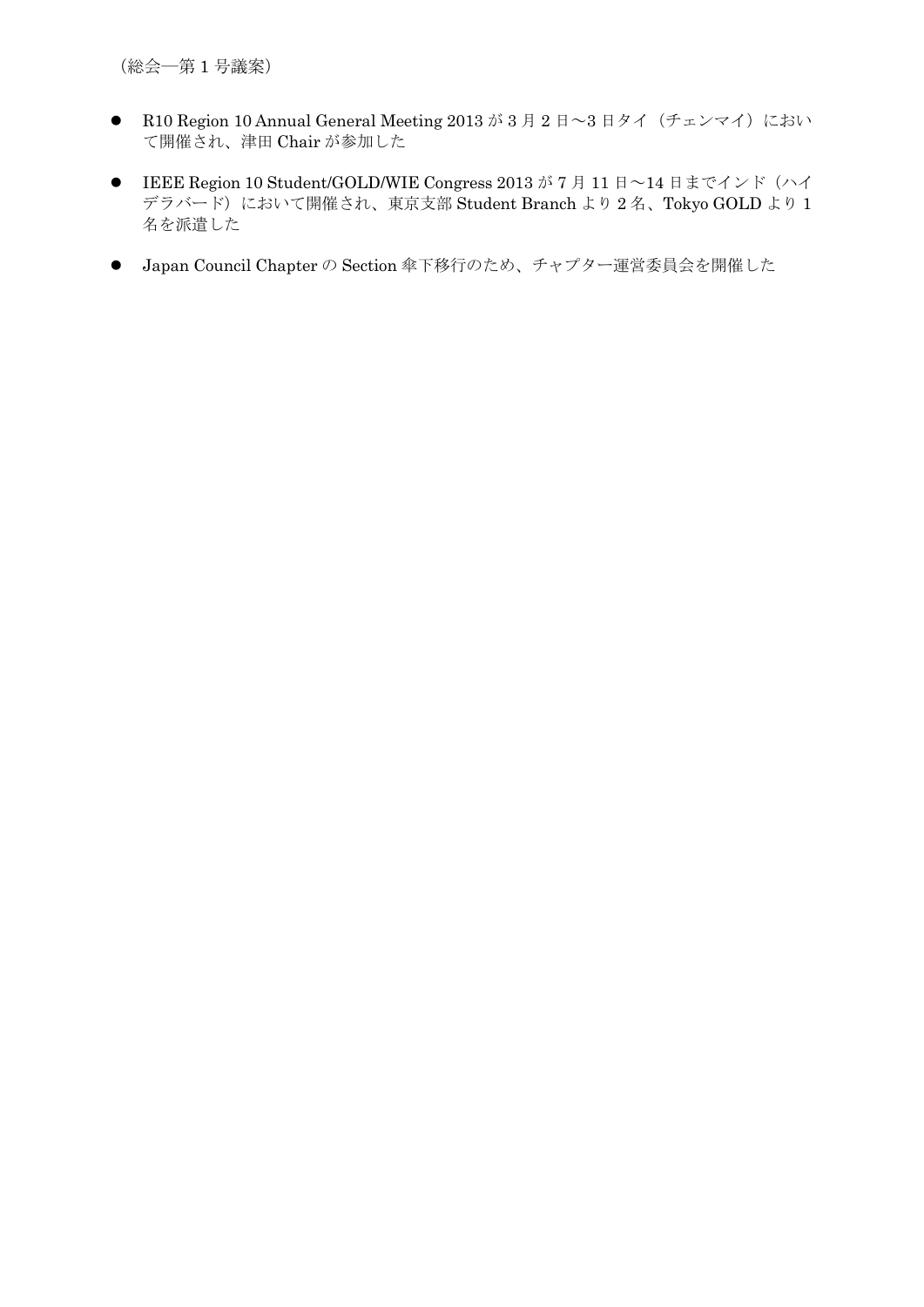会員の状況

1. 東京支部会員数 ( 8年の12月末の会員数)

| Year | Total | 前年比<br>増加数 | 前年比<br>増加率% | HM             | $\mathbf F$ | $SM$ | M     | A   | <b>St</b> |
|------|-------|------------|-------------|----------------|-------------|------|-------|-----|-----------|
| 2000 | 6,961 | 268        | 4.00        | $\Omega$       | 265         | 416  | 5,259 | 727 | 294       |
| 2001 | 7,200 | 239        | 3.43        | $\overline{0}$ | 275         | 431  | 5,143 | 983 | 368       |
| 2002 | 7,299 | 99         | 1.38        | $\Omega$       | 303         | 437  | 5,183 | 994 | 382       |
| 2003 | 7,318 | 19         | 0.26        | $\overline{2}$ | 308         | 429  | 5,595 | 587 | 397       |
| 2004 | 7,471 | 153        | 2.09        | $\overline{2}$ | 313         | 467  | 5,709 | 522 | 458       |
| 2005 | 7,708 | 237        | 3.17        | $\overline{2}$ | 326         | 467  | 5,856 | 541 | 516       |
| 2006 | 7,580 | $-128$     | $-1.66$     | $\overline{2}$ | 335         | 465  | 5,714 | 481 | 583       |
| 2007 | 7,560 | $-20$      | $-0.26$     | $\overline{2}$ | 334         | 451  | 5,722 | 491 | 560       |
| 2008 | 7,630 | 70         | 0.93        | $\overline{2}$ | 336         | 459  | 5,731 | 449 | 653       |
| 2009 | 7,814 | 184        | 2.41        | $\overline{2}$ | 336         | 459  | 5,880 | 408 | 729       |
| 2010 | 7,865 | $51\,$     | 0.65        | $\overline{2}$ | 331         | 473  | 5,937 | 401 | 721       |
| 2011 | 7,763 | $-102$     | $-1.30$     | $\overline{2}$ | 335         | 497  | 5,800 | 416 | 713       |
| 2012 | 7,987 | 224        | 2.89        | $\overline{2}$ | 343         | 511  | 5,959 | 372 | 800       |
| 2013 | 7,911 | $-76$      | $-0.95$     | $\overline{2}$ | 342         | 507  | 5,937 | 280 | 843       |

略号: HM: Honorary Member F: Fellow SM: Senior Member

M: Member A: Associate St: Student

2.全日本会員数

| Year          | <b>Total</b> | 前年比<br>増加数 | 前年比<br>増加率% | HM             | $\mathbf F$ | SM        | $\mathbf M$ | A     | <b>St</b> |
|---------------|--------------|------------|-------------|----------------|-------------|-----------|-------------|-------|-----------|
| 1956          | 50           |            |             |                |             |           |             |       |           |
| 1964          | 666          |            |             | $\mathbf 1$    | 8           | 105       | $302\,$     | 99    | 151       |
| 1970          | 1,179        | 73         | 6.60        | 1              | 21          | 145       | 735         | 109   | 168       |
| 1975          | 1,915        | 198        | 11.53       | $\overline{0}$ | $\sqrt{46}$ | 173       | 1,400       | 99    | 197       |
| 1980          | 2,844        | 173        | 6.48        | $\overline{0}$ | 79          | $\bf 242$ | 2,206       | 131   | 186       |
| 1985          | 4,249        | 253        | 6.33        | $\mathbf{1}$   | 144         | 331       | 3,404       | 197   | 172       |
| 1990          | 6,650        | 486        | 7.88        | $\mathbf{1}$   | 202         | 441       | 5,183       | 600   | 223       |
| 1995          | 8,892        | 547        | 6.55        | $\mathbf{1}$   | 288         | 552       | 6,643       | 1,021 | 387       |
| 2000          | 10,867       | 492        | 4.74        | $\mathbf{1}$   | 386         | 628       | 8,147       | 1,083 | 622       |
| 2005          | 12,703       | 450        | 3.67        | 3              | 480         | 711       | 9,494       | 800   | 1,215     |
| 2006          | 12,960       | 257        | 2.02        | $\overline{4}$ | 500         | 742       | 9,606       | 742   | 1,366     |
| 2007          | 13,133       | 173        | 1.33        | $\overline{4}$ | 505         | 754       | 9,749       | 757   | 1,364     |
| 2008          | 13,346       | 213        | 1.62        | $\overline{4}$ | 513         | 761       | 9,804       | 723   | 1,541     |
| 2009          | 13,674       | 328        | 2.46        | $\overline{4}$ | 515         | 761       | 10,054      | 696   | 1,644     |
| 2010          | 13,770       | 96         | 0.70        | $\overline{4}$ | 517         | 775       | 10,205      | 675   | 1,594     |
| 2011          | 13,872       | 102        | $0.74\,$    | $\overline{4}$ | 521         | $826\,$   | 10,128      | 712   | 1,681     |
| $\sqrt{2012}$ | 14,298       | 426        | 3.07        | $\overline{4}$ | 528         | 875       | 10,449      | 617   | 1,825     |
| 2013          | 14,384       | 86         | $0.60\,$    | $\overline{4}$ | $525\,$     | 879       | 10,538      | 461   | 1,977     |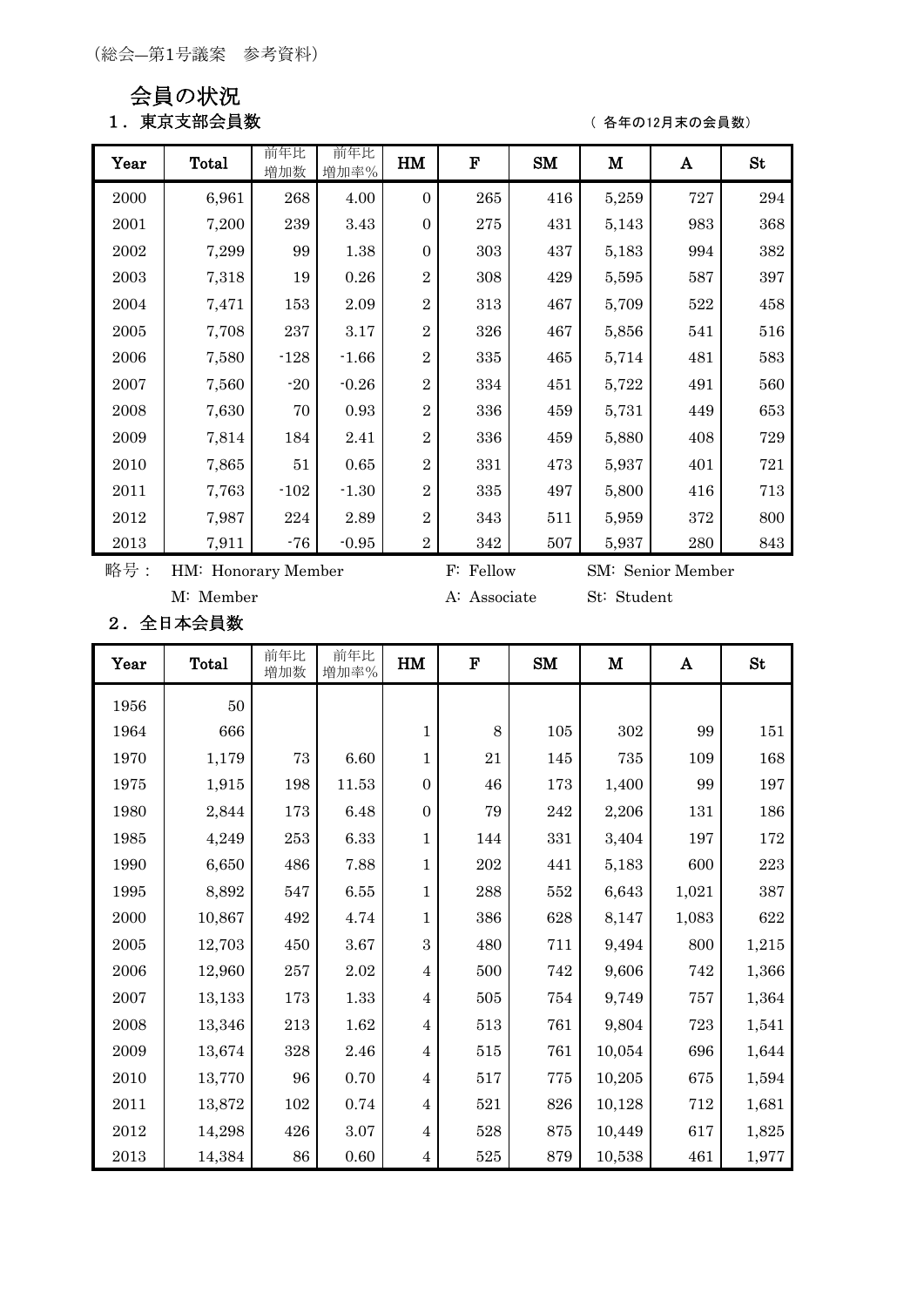# IEEE東京支部2013年決算

単位:日本円

|                      | 予算<br>$(1/1 \sim 12/31)$ | 決算<br>$(1/1 \sim 12/31)$ | 対予算<br>$($ %)            | 備考                                                                                                                                          |
|----------------------|--------------------------|--------------------------|--------------------------|---------------------------------------------------------------------------------------------------------------------------------------------|
| 収入の部                 |                          |                          |                          |                                                                                                                                             |
| ◆IEEE 本部勘定           | 15, 341, 400             | 16, 152, 962             | 105                      | \$1=¥90を想定                                                                                                                                  |
| ・支部リベート              | 2,741,400                | 3, 041, 993              | 111                      | US\$31,059@\97.73                                                                                                                           |
| · Section Assessment | 12,600,000               | 13, 110, 969             | 104                      | 前期: \$131, 441. 65@\\$93. 59=\\$12, 301, 624<br>後期: \$8282.29@\97.72=\809,345                                                               |
| ◆雑収入                 | 40,000                   | 2, 191                   | 5                        | 受取利息等                                                                                                                                       |
| ◆その他                 | $\qquad \qquad -$        | 661,908                  |                          | 監査費用本部より支援 (¥168,000)<br>LM Fund (\$1,000@97.29=\97,290)<br>東芝Milestone Plaque立替分(¥212,457)<br>HTC費用の返金(¥171,311)<br>IEICEより講演会費負担(¥12,850) |
| ◆積立金取崩               | $\qquad \qquad -$        |                          |                          |                                                                                                                                             |
| ・事務局設備基金取崩           | $\qquad \qquad -$        |                          | $\overline{\phantom{0}}$ |                                                                                                                                             |
| ・為替変動準備金取崩           | -                        |                          |                          |                                                                                                                                             |
| 収入合計                 | 15, 381, 400             | 16, 817, 061             | 109                      |                                                                                                                                             |
| 支出の部                 |                          |                          |                          |                                                                                                                                             |
| ◆Councilへの拠出金        | 12,600,000               | 13, 107, 969             | 104                      | Section Assessment全額<br>(受取手数料¥1,500*2回)                                                                                                    |
| ◆会合費                 | 650,000                  | 765, 938                 | 118                      |                                                                                                                                             |
| ·総会費                 | 500,000                  | 450, 540                 | 90                       | 新Fellow記念品/資料印刷代/会場費                                                                                                                        |
| ・講演会費                | 100,000                  | 199, 129                 | 199                      | 奥村先生講演会:予算外承認 ¥60,000<br>内¥12,850はIEICEより負担                                                                                                 |
| ·理事会費                | 50,000                   | 31,819                   | 64                       | 2012年第4回理事会会場費等                                                                                                                             |
| ・その他会合費              |                          | 84, 450                  |                          | - Milestone/HTC/Chapter移行委員会 等                                                                                                              |
| ◆Committee活動費        | 50,000                   | 105, 132                 | 210                      | LMAG Newsletter No. 9, No. 10発行費用<br>*LM Fund (\$1,000@97.29=\97,290)                                                                       |
| ◆TOKYO GOLD支援費       | 130,000                  | 143, 931                 | 111                      | ワークショップ、R10 Congress支援費<br>等                                                                                                                |
| ◆Student Branch支援費   | 1,000,000                | 953, 921                 | 95                       | ワークショップ、R10 Congress支援費、SBLW                                                                                                                |
| ◆事務局設備費              |                          | 26,050                   |                          | - ホワイトボード、つい立購入                                                                                                                             |
| ◆ITサービス運用費           | 860,000                  | 859, 950                 | 100                      | 常駐保守/トラブル対応/HP<br>等                                                                                                                         |
| ◆通信費                 | 5,000                    | 3,500                    | 70                       | 宅急便/ハガキ・切手等                                                                                                                                 |
| ◆支払手数料等              | 150,000                  | 289, 365                 | 193                      | 内¥168,000円は監査費用,全額本部より支援                                                                                                                    |
| ◆予備費                 | 820,000                  | 1, 113, 227              | 136                      | *東芝Milestone Plaque代(2枚)立替<br>¥212,457 (東芝より返金,内¥5,484は手数料)<br>*2012年Milestone Plaque未払い分<br>¥906, 254 (\$9, 105)                           |
| 支出合計                 | 16, 265, 000             | 17, 368, 983             | 107                      |                                                                                                                                             |
| 収支                   | $-883,600$               | $-551,922$               |                          |                                                                                                                                             |
| ◆前年度繰越金              | 2,860,949                | 2,860,949                | 100                      |                                                                                                                                             |
| ◆次期繰越金               | 1, 977, 349              | 2, 309, 027              | 117                      |                                                                                                                                             |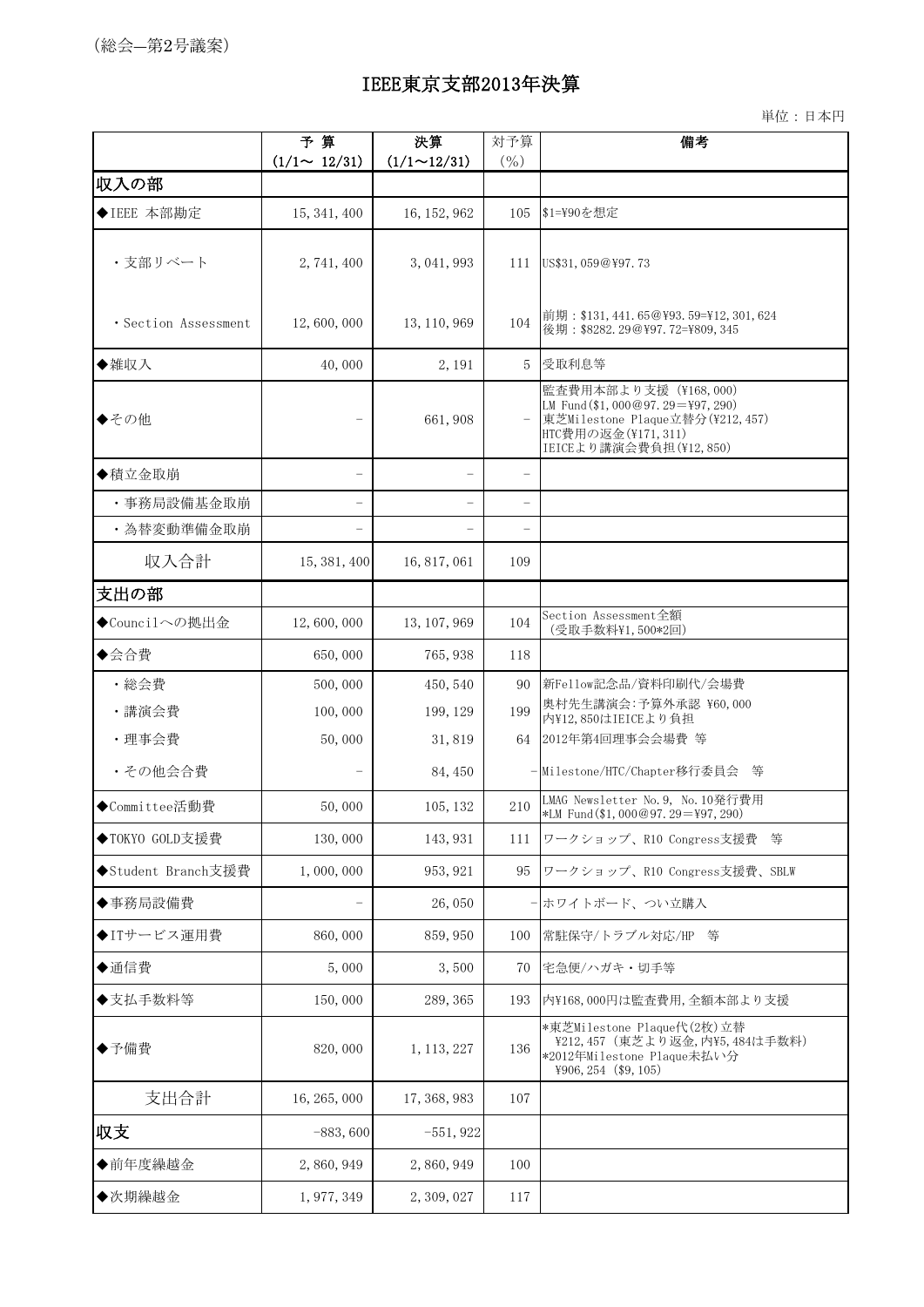# 財産目録

| 科<br>目                           | 2013年12月31日                          | 2012年12月31日              |
|----------------------------------|--------------------------------------|--------------------------|
| Balance Sheet                    |                                      |                          |
| I. 資産の部                          |                                      |                          |
| 1. 流動資産                          |                                      |                          |
| ○現金                              | 20,000                               | 20,000                   |
| ○普通預金                            | 2,309,027                            | 2,860,949                |
| ○定期預金                            | 16,698,343                           | 16,698,001               |
| ◇現金・預金合計                         | 19,027,370                           | 19,578,950               |
| ◇その他流動資産                         |                                      |                          |
| 流動資産合計:                          | 19,027,370                           | 19,578,950               |
| 2. 固定資産                          |                                      |                          |
| ◇電話加入権                           | 145,600                              | 145,600                  |
| ◇機器および備品                         |                                      |                          |
| ◇減価償却累計額                         |                                      |                          |
| 固定資産合計:                          | 145,600                              | 145,600                  |
| 資産合計:<br>II. 負債および純資産の部          | 19,172,970                           | 19,724,550               |
| 1. 流動負債                          |                                      | $\overline{0}$           |
| 2. 固定負債                          | $\boldsymbol{0}$<br>$\boldsymbol{0}$ | $\mathbf{0}$             |
| 負債合計:                            |                                      |                          |
| 3. 正味財産                          | 19,172,970                           | 19,724,550               |
| 負債および正味財産合計:                     | 19,172,970                           | 19,724,550               |
|                                  |                                      |                          |
| Statement of Activities          |                                      |                          |
| I. 収益の部                          |                                      |                          |
| ◇支部リベート                          | 3,041,993                            | 2,343,144                |
| $\Diamond$ Section Assessment    | 13,110,969                           | 11,270,877               |
| ◇その他(Milestone銘板代立替分/監査費立替分)     | 661,908                              | 1,679,647                |
| ◇受取利息                            | 2,191                                | 3,989                    |
| ◇Section Congress支援費             |                                      |                          |
| ◇雑収入                             | 342                                  |                          |
| 収益合計:                            | 16,817,403                           | 15,297,657               |
| Ⅱ. 費用の部                          |                                      |                          |
| ◇会合費                             | 765,938                              | 2,444,628                |
| ◇Student Branch支援費               | 953,921                              | 520,012                  |
| ◇GOLD支援費<br>◇Committee費          | 143,931                              | 175,942                  |
| ◇Japan Councilへの拠出金              | 105,132<br>13,107,969                | 279,100<br>11,267,877    |
| ◇事務局費および一般管理費                    | 1,178,865                            | 1,228,509                |
| ◇予備費                             | 1,113,227                            | 601,523                  |
| ◇Milestone Plaque費用              |                                      |                          |
| ◇減価償却費                           |                                      |                          |
| 費用合計:                            | 17,368,983                           | 16,517,591               |
| 正味財産増減額                          | (551, 580)                           | (1,219,934)              |
| 期首正味財産                           | 19,724,550                           | 20,944,484               |
| 期末正味財産                           | 19,172,970                           | 19,724,550               |
| Statement of Cash Flows          |                                      |                          |
| I. 収入の部                          |                                      |                          |
| ◇支部リベート                          | 3,041,993                            | 2,343,144                |
| $\Diamond$ Section Assessment    | 13,110,969                           | 11,270,877               |
| ◇予備費(Milestone/Section Congress) | 661,908                              | 1,679,647                |
| ◇受取利息                            | 2,191                                | 3,989                    |
| ◇雑収入                             | 342                                  |                          |
| 収入合計:                            | 16,817,403                           | 15,297,657               |
| Ⅱ. 支出の部                          |                                      |                          |
| ◇会合費                             | 765,938                              | 2,444,628                |
| ◇Student Branch支援費               | 953,921                              | 520,012                  |
| ◇GOLD支援費                         | 143,931                              | 175,942                  |
| ◇Committee活動費                    | 105,132                              | 279,100                  |
| ◇Japan Councilへの拠出金              | 13,107,969                           | 11,267,877               |
| ◇事務局費および一般管理費                    | 1,178,865                            | 1,228,509                |
| ◇予備費(Milestone/Section Congress) | 1,113,227                            | 601,523                  |
| ◇固定資産等購入                         |                                      |                          |
| 支出合計:                            | 17,368,983                           | 16,517,591               |
| 現金·預金増減額                         | (551, 580)                           | (1,219,934)              |
| 期首現金·預金残高<br>期末現金·預金残高           | 19,578,950<br>19,027,370             | 20,798,884<br>19,578,950 |
|                                  |                                      |                          |
|                                  |                                      |                          |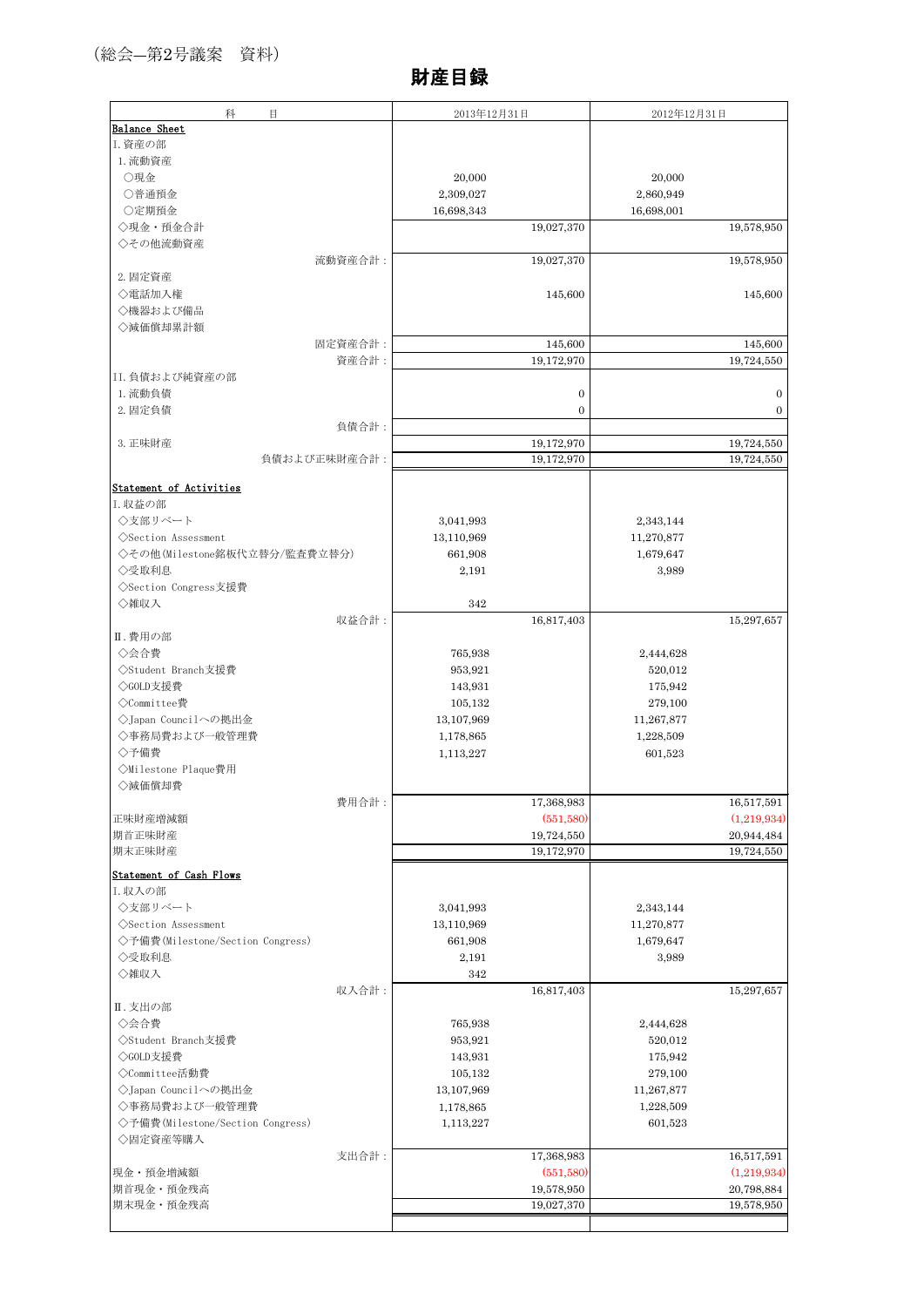# (総会―第2号議案 参考資料)

単位:日本円

|                                        | 2013年予算<br>$(1/1 \sim 12/31)$ | 決算<br>$(1/1 \sim 12/31)$   | 対予算<br>(% )              | 備考                                                                                |
|----------------------------------------|-------------------------------|----------------------------|--------------------------|-----------------------------------------------------------------------------------|
|                                        |                               |                            |                          |                                                                                   |
| 収入の部                                   |                               |                            |                          |                                                                                   |
| ◆IEEE本部勘定<br>· Chapter (WIEも含む) Rebate | 896, 970<br>896, 970          | 1, 046, 199<br>1, 046, 199 | 117<br>117               | 予算ではUS\$1=¥87を適用<br>(620US\$はWIE預かり分)<br>US\$10, 705.00@\\$97.73                  |
| ◆各支部よりの拠出金                             | 20, 880, 000                  | 23, 470, 823               | 112                      | US\$235,003.24 平均@¥97.51                                                          |
| ・札幌支部                                  |                               | 407, 529                   |                          | US\$4, 165.27 @\98.20(换金手数料¥1500 振込手数料¥840)                                       |
|                                        |                               |                            |                          | (後期分: 次年度の前期に請求。)                                                                 |
| ・仙台支部                                  |                               | 1, 130, 946                |                          | US\$1, 1532.04 @\98.20(换金手数料\1500 振込手数料\420)                                      |
| ・信越支部                                  |                               | 41, 359<br>418,091         |                          | 後期分: US426.59 @\100.47(換金手数料\1500)                                                |
|                                        |                               |                            |                          | US\$4, 362.57 @\96.18(换金手数料\1500 振込手数料\210)<br>(後期分: 次年度の前期に請求。)                  |
| ・東京支部                                  |                               | 12, 300, 124               |                          | US\$131, 441.65 @\\$93.593(换金手数料\\$1500)                                          |
|                                        |                               | 807, 845                   |                          | 後期分: US\$82, 825.29 @\97.72(換金手数料\1500)                                           |
| ·名古屋支部                                 |                               | 2, 164, 359                |                          | US\$21, 389.09 @\101.26(换金手数料¥1500 振込手数料¥210)                                     |
|                                        |                               |                            |                          | (後期分: 次年度の前期に請求。)                                                                 |
| ・関西支部                                  |                               | 3, 762, 653<br>71,004      |                          | US\$37,562.65 @\100.21(换金手数料¥1500 振込手数料¥210)<br>後期分: US743.25 @\97.25(換金手数料\1500) |
| ·広島支部                                  |                               | 879, 301                   |                          | US\$8, 960.58 @98.13(振込手数料¥630)                                                   |
|                                        |                               |                            |                          | (後期分: 次年度の前期に請求。)                                                                 |
| ・四国支部                                  |                               | 343, 435                   |                          | US\$12,056.66 @94.90(振込手数料¥525)                                                   |
|                                        |                               |                            |                          | (後期分: 次年度の前期に請求。)                                                                 |
| ・福岡支部                                  |                               | 1, 144, 177                |                          | US\$12,056.66 @94.90(振込手数料¥525)<br>(後期分: 次年度の前期に請求。)                              |
| ◆雑収入                                   | 2,000                         | 2, 043, 689                | 102, 184                 |                                                                                   |
|                                        |                               | 1,757                      |                          | 受取利息等                                                                             |
|                                        |                               | 825, 342                   |                          | HTC2013剰余分配(予定)                                                                   |
|                                        |                               | 1,000,000                  |                          | HTC2013 Seed Money返金                                                              |
|                                        |                               | 216, 590                   |                          | HTC2013立て替え分返金                                                                    |
| ◆旧東京支部積立金より                            | 4,890,000                     | 6,000,000                  | 123                      |                                                                                   |
| ◆その他                                   |                               | 189,000                    |                          | 本部より監査費用受領                                                                        |
| 収入合計                                   | 26, 668, 970                  | 32, 749, 711               | 123                      |                                                                                   |
| 支出の部                                   |                               |                            |                          |                                                                                   |
| ◆事務局費                                  | 12, 510, 000                  | 13, 391, 784               | 107                      |                                                                                   |
| ・給料諸給                                  | 8,000,000                     | 8, 910, 297                | 111                      | 交通費、労働保険、所得税を含む                                                                   |
| ・臨時雇費                                  |                               |                            | $\overline{\phantom{m}}$ |                                                                                   |
| ・事務所賃借料                                | 2, 900, 000                   | 2, 718, 795                | 94                       | 管理費、光熱費を含む                                                                        |
| · 事務所設備費用                              | 400,000                       | 437,601                    | 109                      | サーバ管理 (一部)、インターネット費用など                                                            |
| · 通信費                                  | 150,000                       | 123, 957                   | 83                       |                                                                                   |
| ·交通費                                   | 10,000                        | 9, 270                     | 93                       |                                                                                   |
| · 事務用品費                                | 50,000                        | 50, 225                    | 100                      |                                                                                   |
| ・事務機器レンタル費                             | 750,000                       | 716, 497                   | 96                       | コピー機/ファックス機/コピー使用料等                                                               |
| ·支払手数料等                                | 250,000                       | 425, 142                   | 170                      | 銀行手数料、監査費用立替                                                                      |
| ◆会合費                                   | 2,500,000<br>2,000,000        | 2,899,977<br>2, 881, 177   | 116                      |                                                                                   |
| ・理事会・各委員会費<br>・その他会合費                  | 500,000                       | 18,800                     | 144<br>$\overline{4}$    | 参加旅費を含む(JC理事会、各委員会)                                                               |
| ◆Section支援費                            | 1,500,000                     | 1, 474, 887                | 98                       | 仙台、信越2件、名古屋2件、関西4件、広島、四国、福岡                                                       |
| ◆Chapter支援                             | 5,500,000                     | 3, 418, 409                | 62                       | Chapter Rebateを含む                                                                 |
| ◆Student Branch支援費                     | 2,000,000                     | 937, 931                   | 47                       |                                                                                   |
| ◆WIE支援費                                | 300,000                       | 164,626                    | 55                       | SBLW(東北大学開催)<br>2012年度分の返金 189,580円が今年に計上                                         |
|                                        |                               |                            |                          | 2013年分の支援費合計 264,783円                                                             |
| ◆予備費                                   | 800,000                       | 800,000                    | 100                      | HTC準備金拠出                                                                          |
| ◆旧東京支部積立金                              | 4,890,000                     | 6,000,000                  | 123                      | 返金                                                                                |
| 支出合計                                   | 25, 110, 000                  | 29, 087, 614               | 116                      |                                                                                   |
| 収支                                     | 1, 558, 970                   | 3, 662, 097                |                          |                                                                                   |
| ◆前年度繰越金                                | 1,831,911                     | 1, 831, 911                | 100                      |                                                                                   |
| ◆次年度繰越金                                | 3, 390, 881                   | 5, 494, 008                | 162                      |                                                                                   |

IEEE Japan Council 2013年決算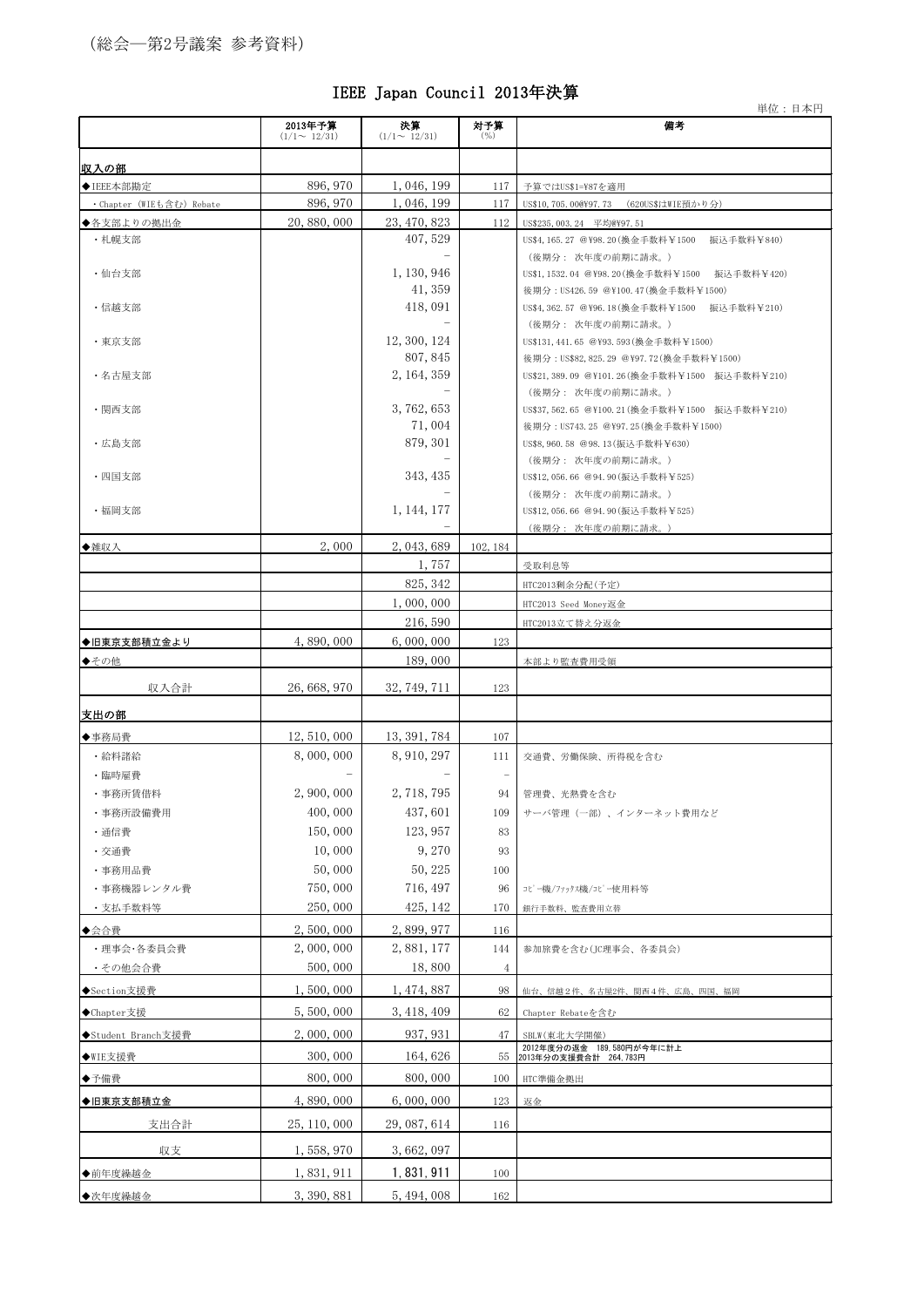# 2014 年 活動計画

### 1.財政運営

 長い間続いた円高の影響で実質予算が減少し、過去の留保を消化する赤字体質が続いて いて留保も残り少なくなっている。昨年後半から円安傾向になり、幾分かの改善は期待でき るが財政の健全化のため東京セクションとしては理事会で決定された予算内での運営をこ ころがける。

### 2.Japan Council からの Chapter 移行の受け入れ

 現在 Japan Council に所属している各 Chapter を適切なセクションに所属させる検 討が進んでいる。東京支部は Chapter 設立支援委員会を中心に東京支部が所管とな る Joint Chapter の設立に協力する。また移行後の東京支部における Chapter 運営 を活性化する。

3.Japan Council 運営の支援

国内他支部(8 支部)との連携を強化し、日本全体としての IEEE 活動の活性化に積極的 に協力する。 東京支部の Secretary および Treasurer は Japan Council の同役職を 兼務しており、それぞれの役割において Council の活動支援を推進する。

4.ボストン支部およびソウル支部との交流

2002 年 10 月に調印を行ったボストン支部、2006 年 6 月に調印を行なったソウル支部と の姉妹支部協定をふまえて、両支部との交流を推進する。 特に新たに姉妹協定を結ん だソウル支部とは、2008 年から実施している学生英語論文コンテストを継続開催するとと もに、さらに交流活動として学生の交流を中心とした共同イベントをソウルまたは東京で 開催することを計画する。 東京支部のみならず、広く日本の IEEE の学生活動の活性 化につながるよう活動を推進する。

- 5.委員会活動
	- 5-1.Student Branch 活動支援

東京支部の学生ブランチの数は、東京大学、東京工業大学、慶應義塾大学、横浜国立 大学、東京都市大学(旧 武蔵工業大学)、東京電機大学、明治大学、東京理科大学、早 稲田大学、中央大学、東京農工大学の 11 校で、日本全国の学生ブランチはその他、静 岡大学、大阪大学、熊本大学、北海道大学、東北大学、立命館大学、京都大学、山口大 学、香川大学、奈良先端科学技術大学院大学、名古屋大学、兵庫県立大学、徳島大学、 関西大学、同志社大学があり(全国合計 26 校)、それぞれ学生を中心として IEEE 活動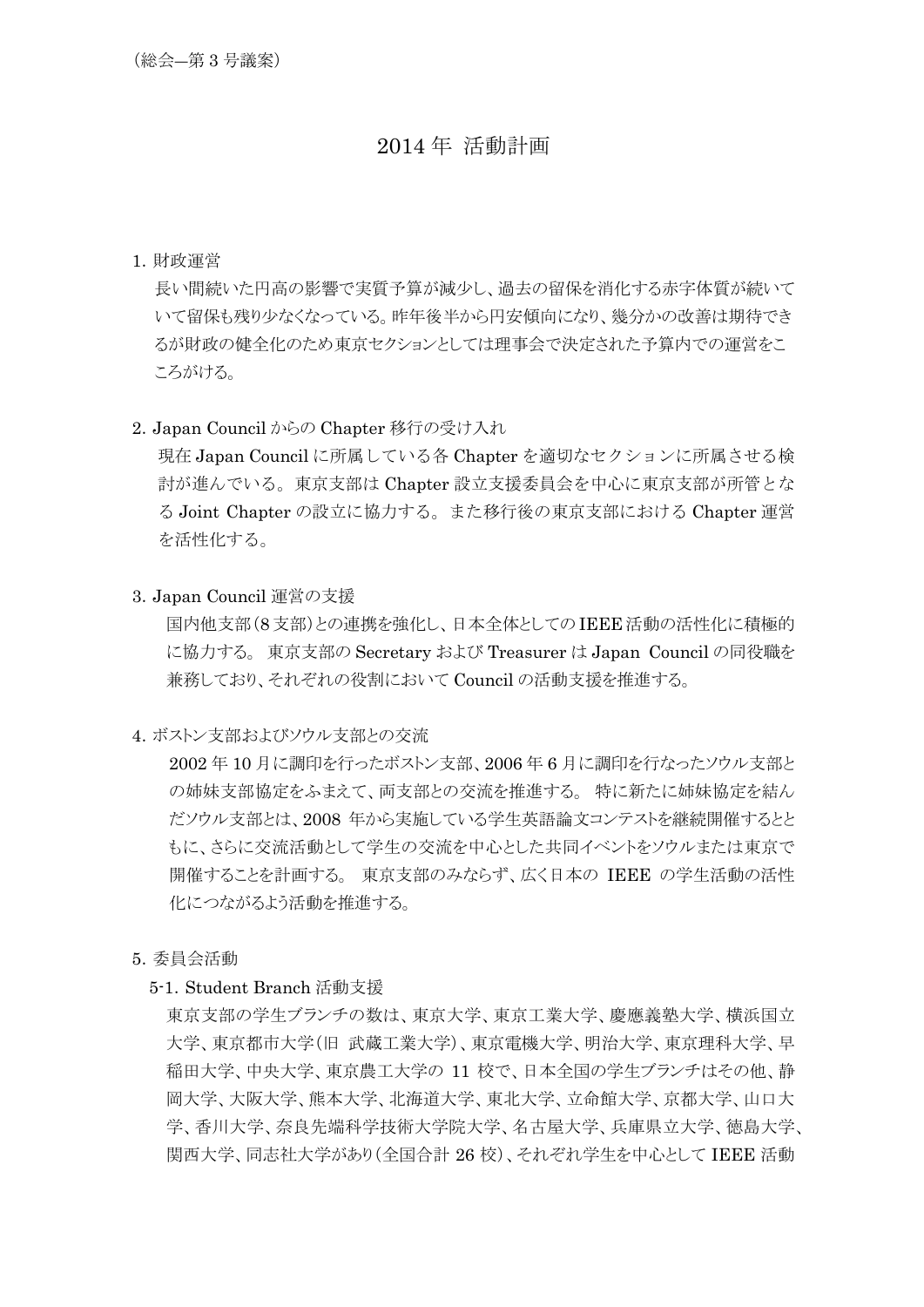が展開されている。学生ブランチ活動の促進として、Region 10 主催の学生活動への積 極的な参加の呼びかけやブランチ活動への経済的支援などを通じたブランチ活動の活 性化に協力するとともに、ブランチ新設への働きかけを行う。 また、前述のボストン支部お よびソウル支部との姉妹支部協定を踏まえて、学生英語論文コンテストやブランチ間交流 等を推進する。

5-2.会員数の増強

会員数の増加率の低迷を改善するため、引き続き Membership Development Committee の活動の活性化に努め、会員サービスおよび広報活動の強化などを通じて 会員数の増加を図る。また、高グレード会員(Fellow + Senior Member)の比率が、 IEEE の全体平均より低水準にあることを踏まえて、Senior Member の増強に向けた施 策を検討する。

さらに、ホームページによる情報発信および効果的な活用を進め、支部独自の表彰制度 の新設についての検討も行う。

5-3.IEEE Fellow の推薦支援

「より多くのノミネーションを得る」「確実な昇格を果たすための支援・協力を行う」「WEB を 活用した効率的なノミネーションプロセスの推進を行う」という昨年までの方針を維持・強 化する。 具体的には、2012 年と同様に、ノミネーションのための情報などを支部ホーム ページに掲載することによるノミネータ支援の強化を図るとともに、Fellow、支部会員、各 研究機関への電子メールを通じての広報を推進することで推薦数増を図り、Fellow への 昇格数の増加を図る。

5-4.東京支部講演会の開催

Technical Program Committee の活動を活性化させ、多くの支部会員に参加してもら えるように広範囲な分野の講演会を企画する。LMAG、YPs ほか各グループとの共催を 積極的に推進する。また、ビデオでの記録および配信など新しい工夫を試みる。

5-5.会員への情報提供

東京支部ホームページの内容更新および拡充を進め、会員への情報サービスの向上を 図る。Publications Committee が発行する IEEE Tokyo Bulletin(日本語、英語)を 通じて、インターネットによる会員へのタイムリーな情報配信を行う。

# 5-6. History Committee

 History Committee を Standing Committee として設立し Milestone 認定への取り組 みを引き続き積極的に行う。

5-6.若手会員および Life 会員向け活動の活性化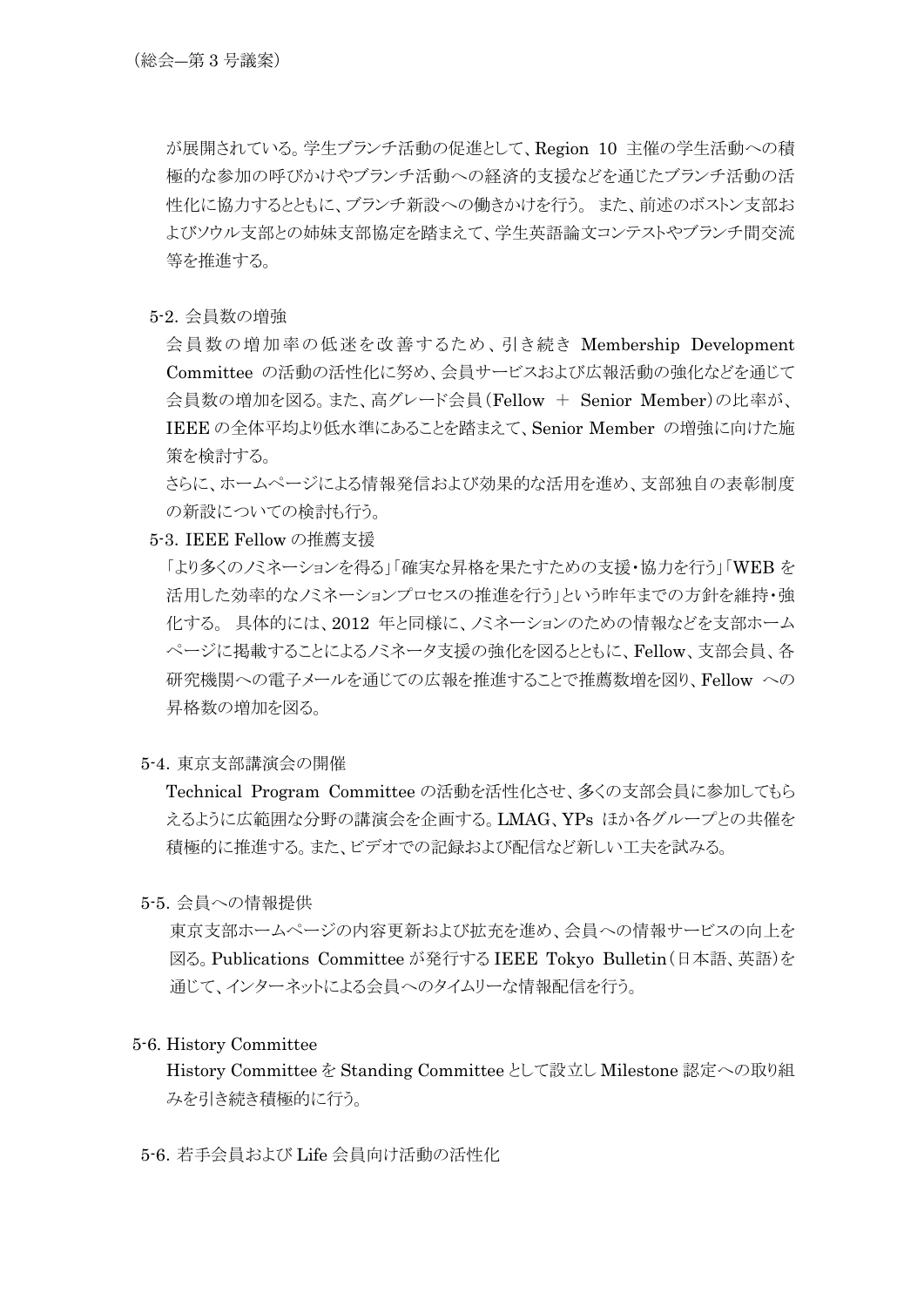2008 年 11 月に設立された Tokyo YPs Affinity Group(旧 GOLD) を中心に、学部卒 業後 10 年間の YPs (Young Professionals) 会員向けの活動を活性化させる。 2010 年 10 月に設立された Tokyo Life Members Affinity Group を中心に、Life 会 員自身の活動の活性化を支援する。また、YPs、LMAG に加えてさらに JC WIE との連 携・交流を推進する。

6.本部および Region 10 との連携強化

本部役員の訪日に対し、IEEE Japan Office と連携して、懇談会、講演会等を企画し、 情報交換を行う。

R10-HTC2014 に参画するほか各種国際会議を積極的に開催・参加する。 本部および Region 10 の各種委員会メンバーおよび各種 Award に対して、東京支部 から積極的に推薦する。

7.2014 年理事会/総会開催日程

| 第一回理事会/総会: 3月14日(金) |          |
|---------------------|----------|
| 第二回理事会:             | 6月 6日(金) |
| 第三回理事会:             | 9月12日(金) |
| 第四回理事会:             | 12月5日(金) |

以上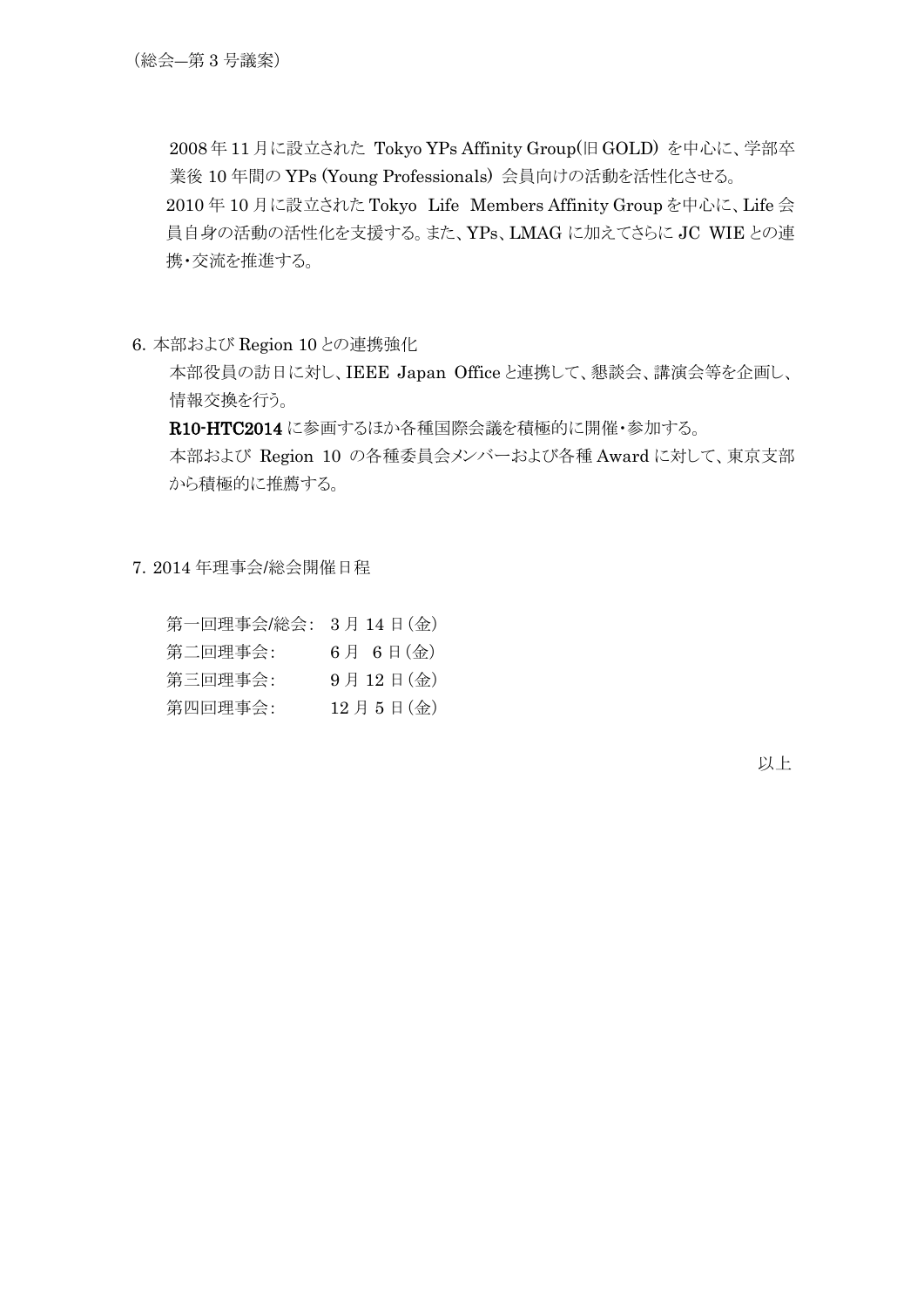# IEEE東京支部2014年予算案

単位:日本円

|                      | 2014年予算案<br>$(1/1 \sim 12/31)$ | 備考                      |
|----------------------|--------------------------------|-------------------------|
|                      |                                |                         |
| 収入の部                 |                                |                         |
| ◆IEEE 本部勘定           | 15, 390, 000                   | US\$1=¥90を適用            |
| ・支部リベート              | 2,790,000                      | US\$31,000 (Gross) を想定  |
| · Section Assessment | 12,600,000                     | US\$140,000 (Gross) を想定 |
| ◆雑収入                 | 5,000                          | 受取利息等                   |
| 収入合計                 | 15, 395, 000                   |                         |
| 支出の部                 |                                |                         |
| ◆Councilへの拠出金        | 12,600,000                     | Section Assessment全額    |
| ◆会合費                 | 650,000                        |                         |
| ·総会費                 | 500,000                        | 資料印刷代/会場費/記念品           |
| ·講演会費                | 100,000                        |                         |
| ·理事会費                | 50,000                         |                         |
| ・その他会合費              |                                |                         |
| ◆Committee活動費        | 50,000                         | LMAG活動費等                |
| ◆Tokyo YPs活動費        | 130,000                        |                         |
| ◆Student Branch支援費   | 600,000                        |                         |
| ◆事務局設備費              |                                |                         |
| ◆ITサービス運用費           | 860,000                        |                         |
| ◆通信費                 | 5,000                          | 宅急便/ハガキ・切手等             |
| ◆支払手数料等              | 150,000                        | 銀行手数料等                  |
| ◆予備費                 | 350,000                        | Section Congress 2014費用 |
| 支出合計                 | 15, 395, 000                   |                         |
| 収支                   |                                |                         |
| ◆前年度繰越金              | 2, 342, 220                    |                         |
| ◆次期繰越金               | 2, 342, 220                    |                         |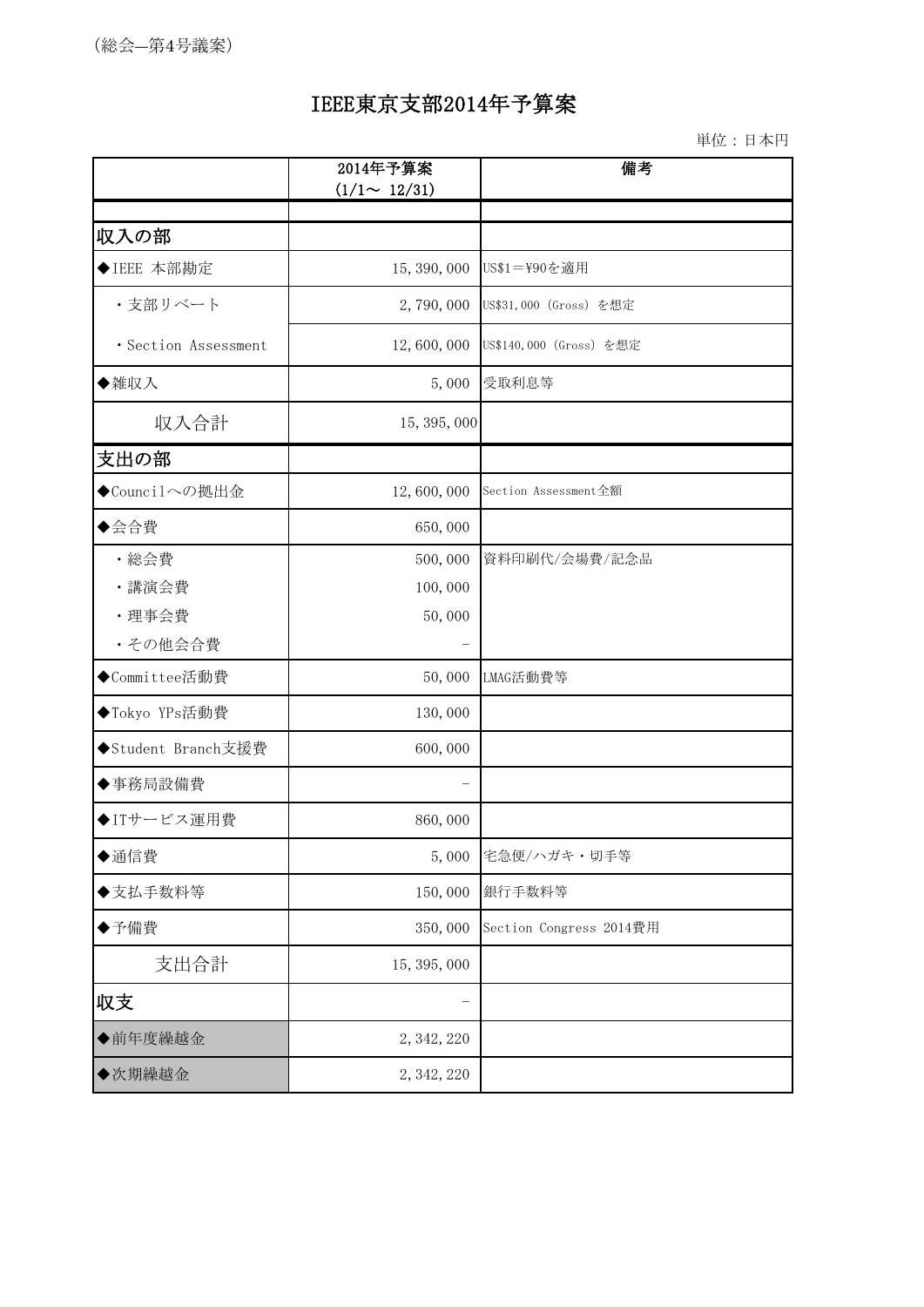# **2014**年東京支部新**Fellow**

|                | No. 所属支部 | 氏名                         | 所属         | Citation                                                                                                              |
|----------------|----------|----------------------------|------------|-----------------------------------------------------------------------------------------------------------------------|
|                | 東京       | Toshio Iguchi<br>俊夫<br>井口  | 情報通信研究機構   | for contributions to spaceborne meteorological<br>instruments and radar                                               |
| $\overline{2}$ | 東京       | Kazunari Ishimaru<br>石丸 一成 | 東芝         | for contributions to static random access<br>memory and complementary metal-oxide<br>semiconductor devices            |
| 3              | 東京       | Senichi Suzuki<br>鈴木 扇太    | <b>NTT</b> | for contributions to high-density integrated silica-<br>based planar lightwave circuits for optical<br>communications |
|                | 東京       | Hiroshi Takahashi<br>高橋 浩  | 上智大学       | for contributions to arrayed-waveguide<br>gratings                                                                    |
| 5              | 東京       | Kazuo Tanaka<br>田中 一男      | 電気通信大学     | for contributions to fuzzy control system design<br>and analysis                                                      |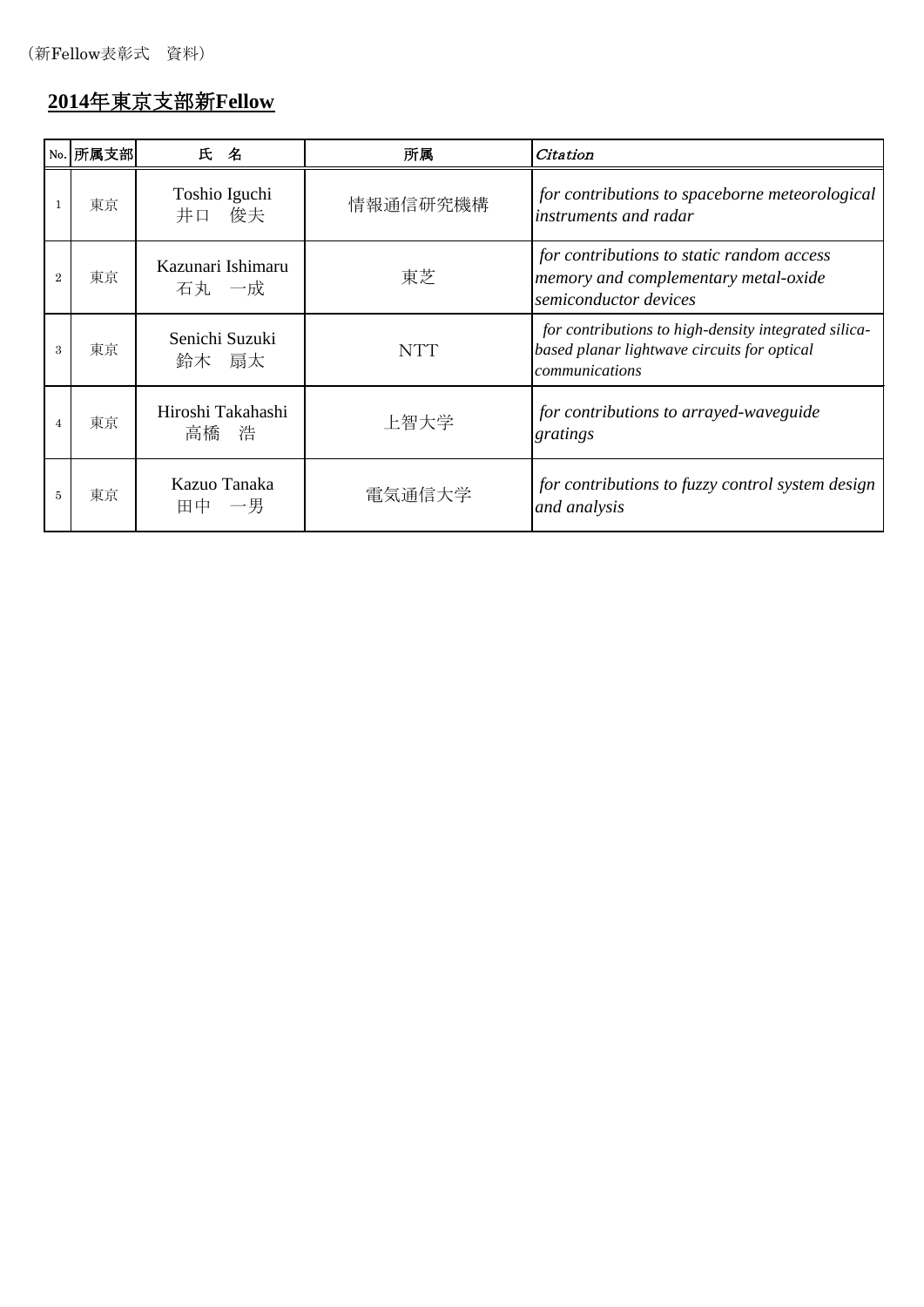# **2014**年他支部新**Fellow**

|                | No. 所属支部 | 氏 名                            | 所属            | Citation                                                                                                   |
|----------------|----------|--------------------------------|---------------|------------------------------------------------------------------------------------------------------------|
| $\mathbf{1}$   | 仙台       | Taiichi Otsuji<br>泰一<br>尾汁     | 東北大学          | for contributions to plasmonic semiconductor<br>integrated device technology for terahertz<br>sensing      |
| $\mathbf{2}$   | 仙台       | Migaku Takahashi<br>高橋<br>研    | 東北大学          | for contributions to thin film technology for<br>high-density recording media and heads                    |
| 3              | 信越       | Weihua Jiang<br>偉華<br>江        | 長岡技術科学大学      | for contributions to repetitive pulsed power<br>generation utilizing solid-state device<br>technology      |
| $\overline{4}$ | 名古屋      | Takunori Taira<br>平等<br>拓範     | 自然科学研究機構      | for contributions to micro solid-state photonics                                                           |
| 5              | 名古屋      | Hisao Taoka<br>久雄<br>田岡        | 福井大学          | for contributions to computing technology for<br>power system analysis and control                         |
| 6              | 名古屋      | Keiichi Tokuda<br>恵一<br>徳田     | 名古屋工業大学       | for contributions to hidden Markov model-<br>based speech synthesis                                        |
| $\tau$         | 関西       | Hisao Ishibuchi<br>久生<br>石渕    | 大阪府立大学        | for contributions to evolutionary multiobjective<br>optimization and fuzzy rule-based classifier<br>design |
| 8              | 関西       | <b>Toru Shimizu</b><br>清水<br>徹 | ルネサス エレクトロニクス | for development of integrated multi-core<br>microprocessors with large memories                            |

# 2014年 IEEE Medal/Award 日本人受賞者

| No. | Award                                               | 氏名/所属                         | Citation                                                                                                                                                                       |
|-----|-----------------------------------------------------|-------------------------------|--------------------------------------------------------------------------------------------------------------------------------------------------------------------------------|
|     | <b>IEEE ROBOTICS AND</b><br><b>AUTOMATION AWARD</b> | 茂男<br>広瀬<br>HiBot Corporation | For contributions to the design and<br>construction of multiple nonconventional<br>robotic systems such as snakelike, quadruped<br>walking, wall climbing, and<br>swarm robots |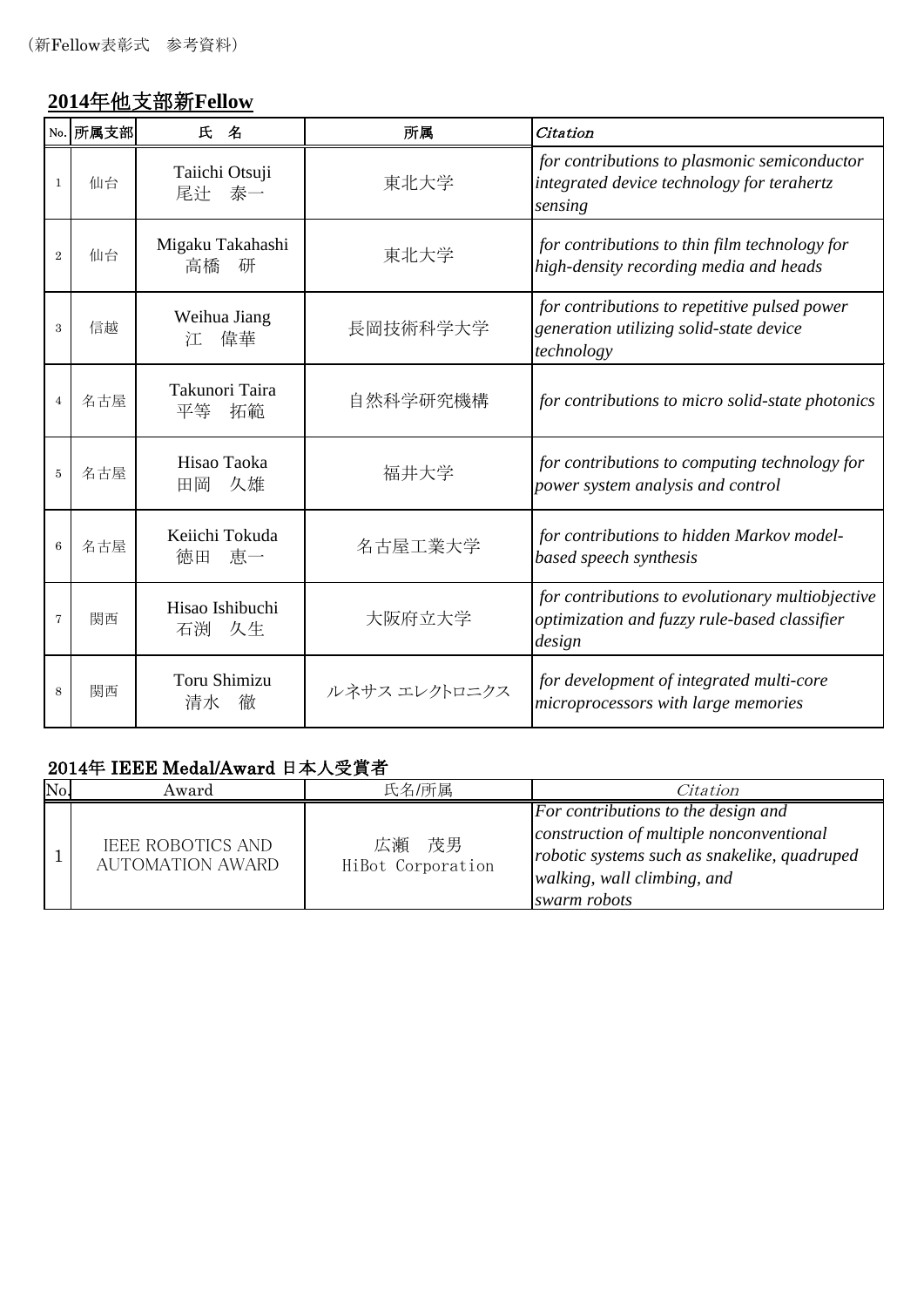# **The Institute of Electrical and Electronics Engineers, Inc. Tokyo Section Bylaws**

In all instances, the Institute of Electrical and Electronics Engineers (IEEE) Bylaws, Constitution, RAB Operations Manual and IEEE Policy and Procedures will prevail when there is a conflict between these documents and Section Bylaws.

#### **Article I - Name and Territory**

- 1. This organization shall be known as the Tokyo Section of The Institute of Electrical and Electronics Engineers, Inc., hereinafter called the IEEE Tokyo Section.
- 2. The territory of the IEEE Tokyo Section, as approved by the Regional Activities Board, shall be the Kanto district in Japan with postal codes starting 100 through 379 and 400 through 409. (Note: The members whose postal codes are not recorded in the IEEE database shall tentatively belong to the Tokyo Section until they are clarified.)

# **Article II - Officers**

- 1. The elected officers of the Section shall be the Chair, Vice Chair, Secretary and Treasurer, hereinafter called the Section Officers. The offices of the Secretary and Treasurer may be combined.
- 2. The terms of office of the elected officers shall be for two (2) years.
- 3. The terms of office will begin on 1 January but in any case the outgoing Officers will continue until their successors are duly elected and take office.
- 4. Any vacancy occurring during the years shall be filled for the remainder of the term by a majority vote of the Section Executive Committee.
- 5. The consecutive period of service in any one office shall not exceed three years. However, an office may not serve more than one successive two-year term without approval of the Regional Director.
- 6. The duties of the Section Officers will be available from Regional Activities Department (RAD).

### **Article III - Standing Committees**

1. The Standing Committees of the Section will be as follows:

Chapter Promotion Fellow Nominations Membership Development Nominations Technical Program **Publications** Student Activities **History**

- 2. The Chair of the Standing Committees will be appointed by the Section Chair with the approval of the Section Executive Committee, and its term will correspond to the elected officers.
- 3. Each Standing Committee Chair will appoint his/her committee members with approval from the Section Executive Committee, and their terms will correspond to the elected officers.
- 4. Duties of the Standing Committees will be available from Regional Activities Department (RAD).

#### **Article IV - Management**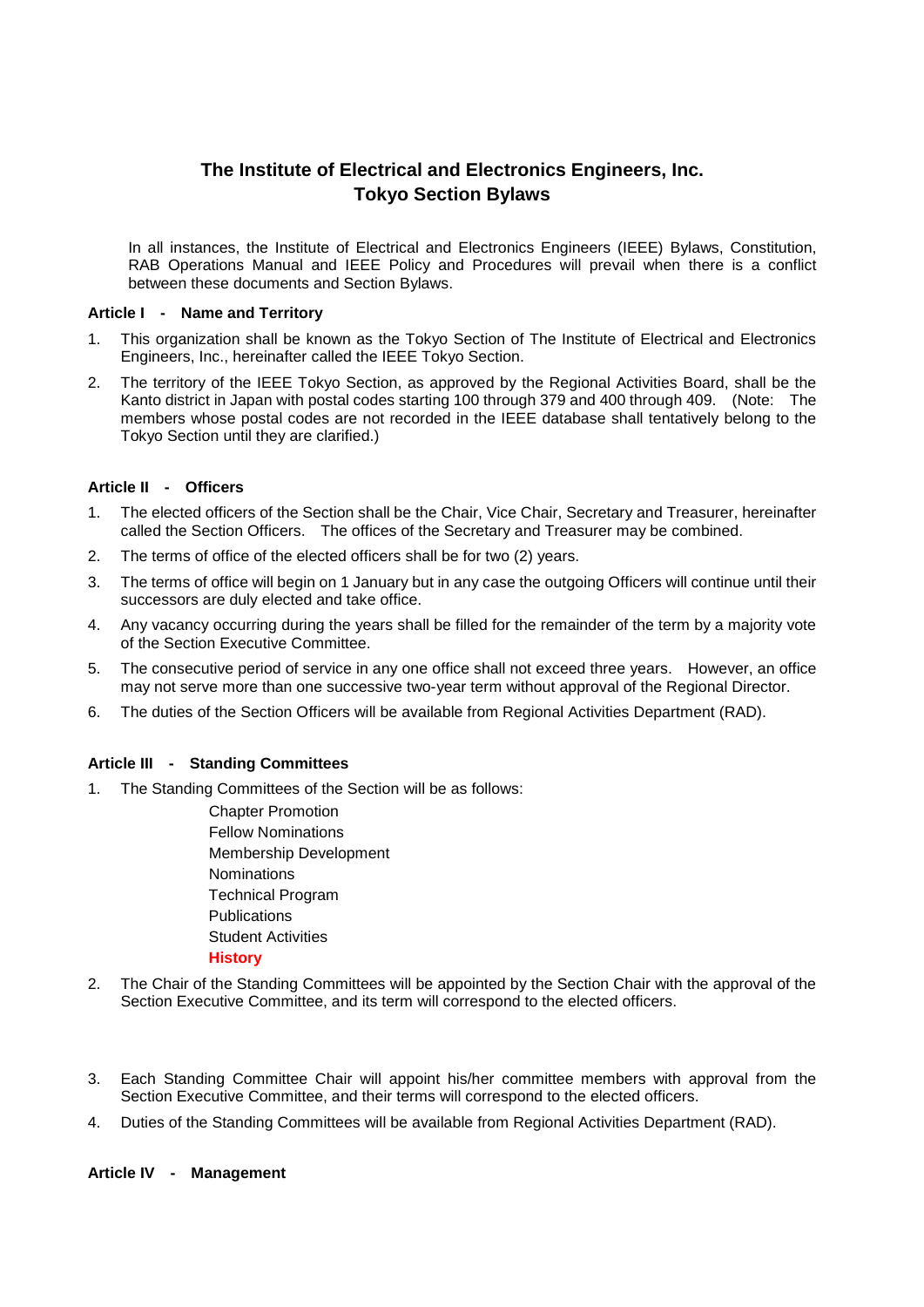- 1. The management of the IEEE Tokyo Section shall be conducted by the Section Executive Committee which shall consist of the elected Officers, the Past Section Chair, the Standing Committee Chairs, representatives from Society Chapters and such other members appointed by the Section Chair and/or Section Executive Committee. The number of the Section Executive Committee members shall not exceed nineteen (19) and the number of voting members elected must be at least one greater than those appointed.
- 2. A majority of the Section Executive Committee shall constitute a quorum, provided that delegates elected by the Section membership are at least one greater in number than delegates appointed to the Committee.
- 3. A majority of the Section Executive Committee present shall be necessary in the conduct of Section business.
- 4. Meetings of the Section Executive Committee will be held at least four (4) times a year, and will be called by the Chair or by a request of any three (3) members of the Section Executive Committee.
- 5. The fiscal year of the Section shall be 1 January 31 December.

### **Article V - Nomination and Election of Officers**

- 1. The Nominations Committee consisting of three (3) or more members, not then Section Officers, shall be appointed by the Section Chair with the approval of the Section Executive Committee.
- 2. The nominations by the Nominations Committee will be announced to the Section membership and, following this, a minimum of twenty-eight (28) days allowed for additional nominations by petition. To be valid, the petition must be signed by two percent (2%) or more voting membership.
- 3. If only one nomination is made for each office, the election will be made at the Annual Meeting. If additional nominations are made, election will be by ballot mailed to the membership. The votes will be counted by a Tellers Committee appointed by the Section Chair.
- 4. The timetable for this procedure is as follows:

| Announce nominations          |  |
|-------------------------------|--|
| Close nominations by petition |  |
| Mail a ballot, if required    |  |
| Hold elections                |  |

by 31 August by 30 September by 31 October by 30 November

5. A plurality of the votes cast shall be necessary for election.

#### **Article VI - Business Meeting**

In order to transact business at a Section meeting, at least three (3) Section Executive Committee members must be present to constitute a quorum.

### **Article VII - Finances**

- 1. All expenditures of Section funds must be approved by the Section Executive Committee.
- 2. Without prior authorization of the IEEE Executive Committee, Section funds can only be used for normal operations of the Section.
- 3. The Treasurer shall be authorized to draw funds as approved by the Section Executive Committee.
- 4. An assessment can be charged to members of the Tokyo Section in accordance with the IEEE Bylaws.

### **Article VIII - Amendments**

- 1. Proposals for amendments to these Bylaws may originate in the Section Executive Committee or by a petition signed by twenty percent (20%) or more voting members.
- 2. Amendment to or revocation of these Bylaws shall require a two thirds  $(^{2}/3)$  majority vote of the Section Executive Committee.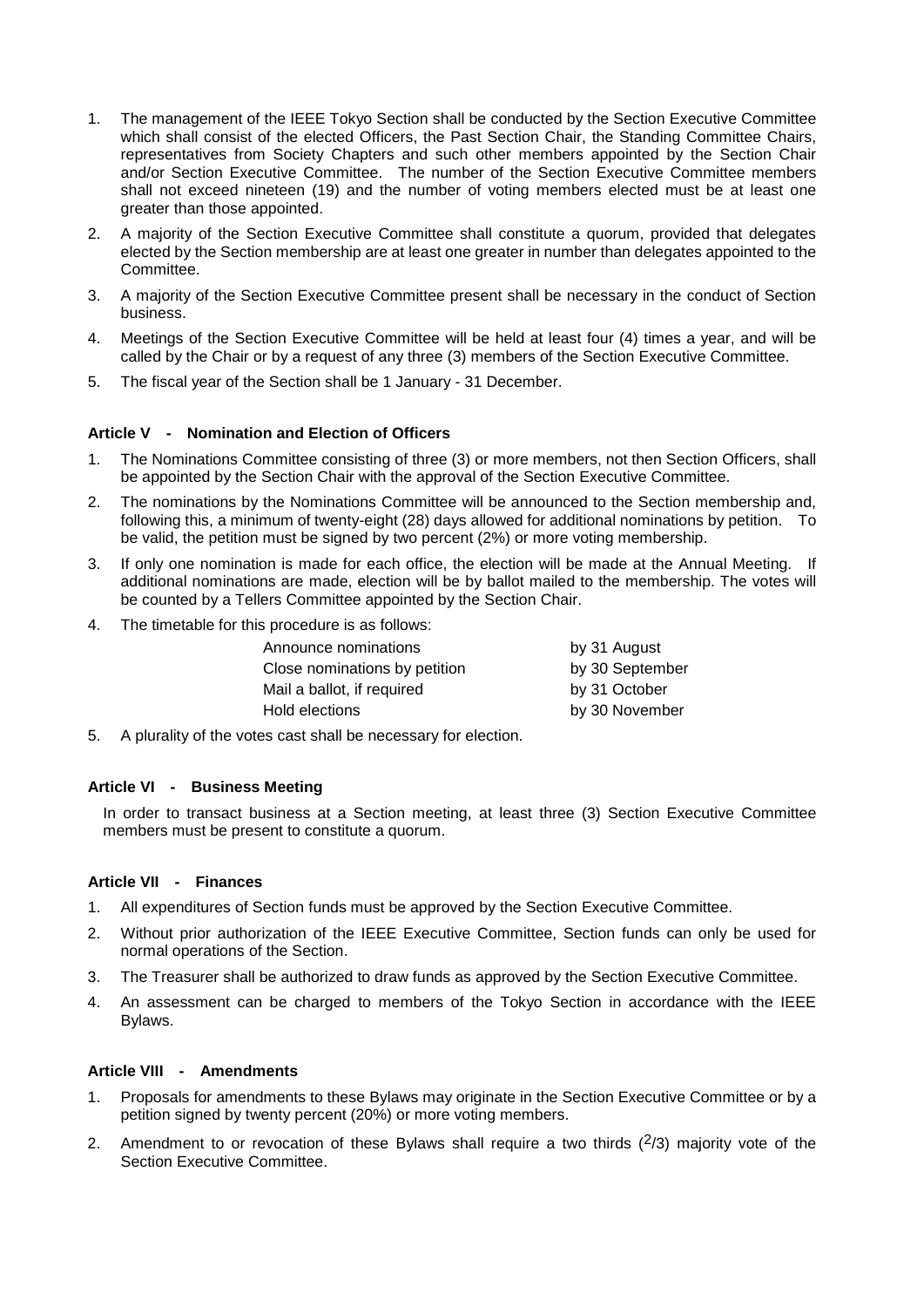3. Following the approval of the IEEE Tokyo Section, amended Section bylaws must be submitted to the IEEE Regional Activities Department (RAD) for review. RAD staff will then secure the approval of the Region Director, following up where necessary with the Section ExCom. The bylaws will not be effective until such time as they have been approved by the Regional Activities Board.

----------------------------------------------------------------------------------------------------------------

The Tokyo Section Executive Committee approved the revision at its meeting **on 14<sup>th</sup> March 2014.**